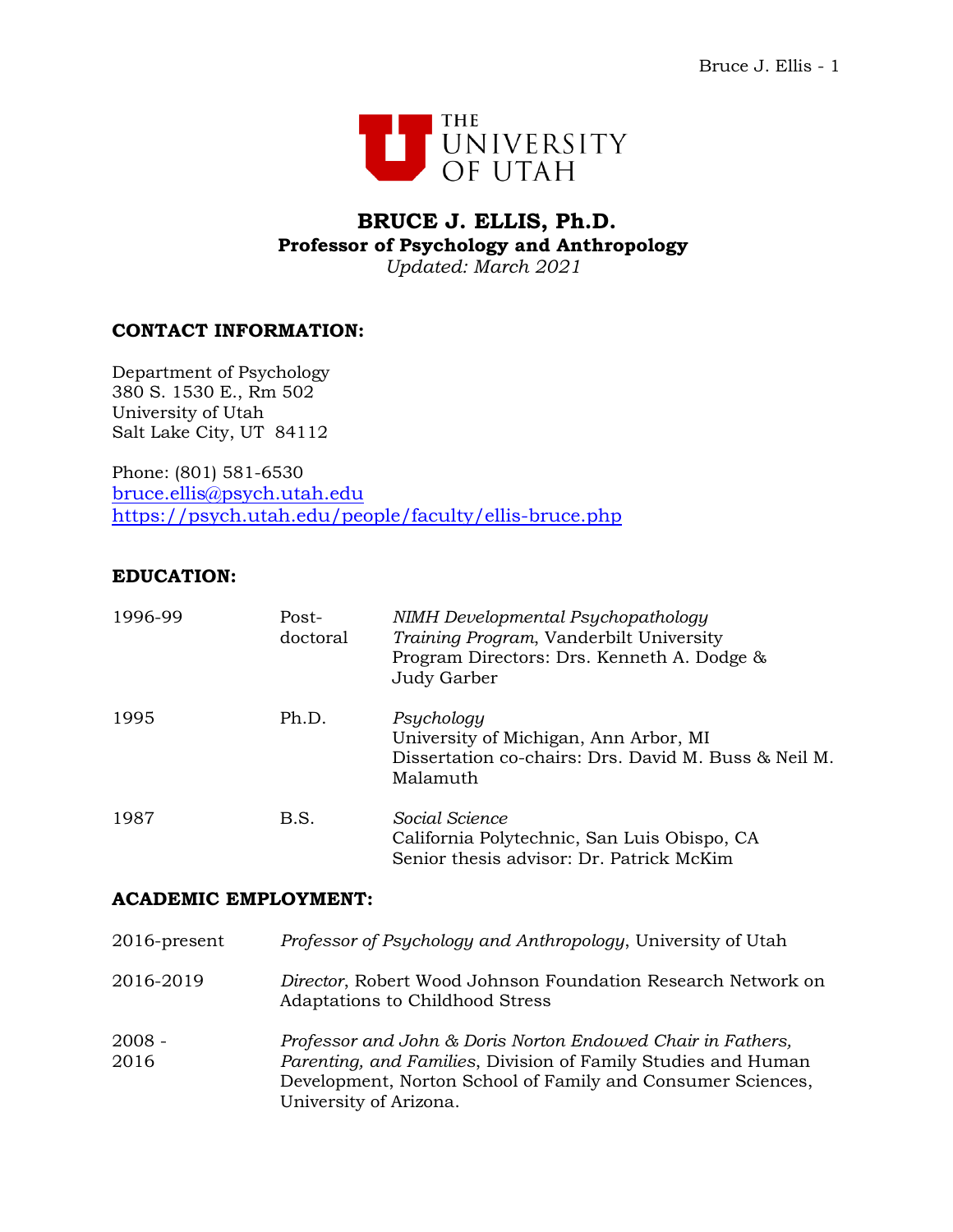| 2004-<br>2008 | Associate Professor, Division of Family Studies and Human<br>Development, Norton School of Family and Consumer Sciences,<br>University of Arizona |
|---------------|---------------------------------------------------------------------------------------------------------------------------------------------------|
| 2002-         | Senior Lecturer, Department of Psychology, University of Canterbury,                                                                              |
| 2004          | New Zealand                                                                                                                                       |
| 1999-         | Lecturer, Department of Psychology, University of Canterbury, New                                                                                 |
| 2001          | Zealand                                                                                                                                           |
| 1996-         | Research Associate, John F. Kennedy Center for Research on Human                                                                                  |
| 1999          | Development, Vanderbilt University                                                                                                                |
| 1995-         | Visiting Assistant Professor, Department of Psychology,                                                                                           |
| 1996          | Central Michigan University                                                                                                                       |
| 1991-         | Graduate Student Teaching Assistant/Research Assistant,                                                                                           |
| 1995          | Department of Psychology, University of Michigan.                                                                                                 |

# **OTHER ACADEMIC AND PROFESIONAL APPOINTMENTS:**

| 2017-<br>2021    | External Advisory Board Member, Translational Center for Child<br>Maltreatment Studies (NIH P50 Capstone Center for Multidisciplinary<br>Research in Child Abuse and Neglect), Pennsylvania State University<br>(PI: Jennie Noll).                                                                                                                                                        |
|------------------|-------------------------------------------------------------------------------------------------------------------------------------------------------------------------------------------------------------------------------------------------------------------------------------------------------------------------------------------------------------------------------------------|
| 2015-<br>2020    | External advisor (PI: Renee Veenstra). Anti-bullying programs 2.0:<br>Tailored interventions to minimize bullying. Netherlands Organization<br>for Scientific Research VICI grant. Sept.1, 2015—August 10, 2020.<br>This grant includes an RCT of 28 schools in the Netherlands to test<br>the Meaningful Roles intervention (Ellis et al., 2016, Journal of<br>Research on Adolescence)] |
| 2010-<br>present | Scientific Advisory Board, Evolution Institute (http://evolution-<br>institute.org), a think tank that helps formulate public policy from an<br>evolutionary perspective.                                                                                                                                                                                                                 |
| 2013-<br>2015    | Advisory Board Member, Psychosocial Aspects of Central Precocious<br>Puberty, AbbVie.                                                                                                                                                                                                                                                                                                     |
| $2011 -$<br>2016 | Faculty Member, Center for Evolution and Cancer, University of<br>California, San Francisco.                                                                                                                                                                                                                                                                                              |
| 2005-<br>2016    | Faculty Member, Department of Psychology, University of Arizona.                                                                                                                                                                                                                                                                                                                          |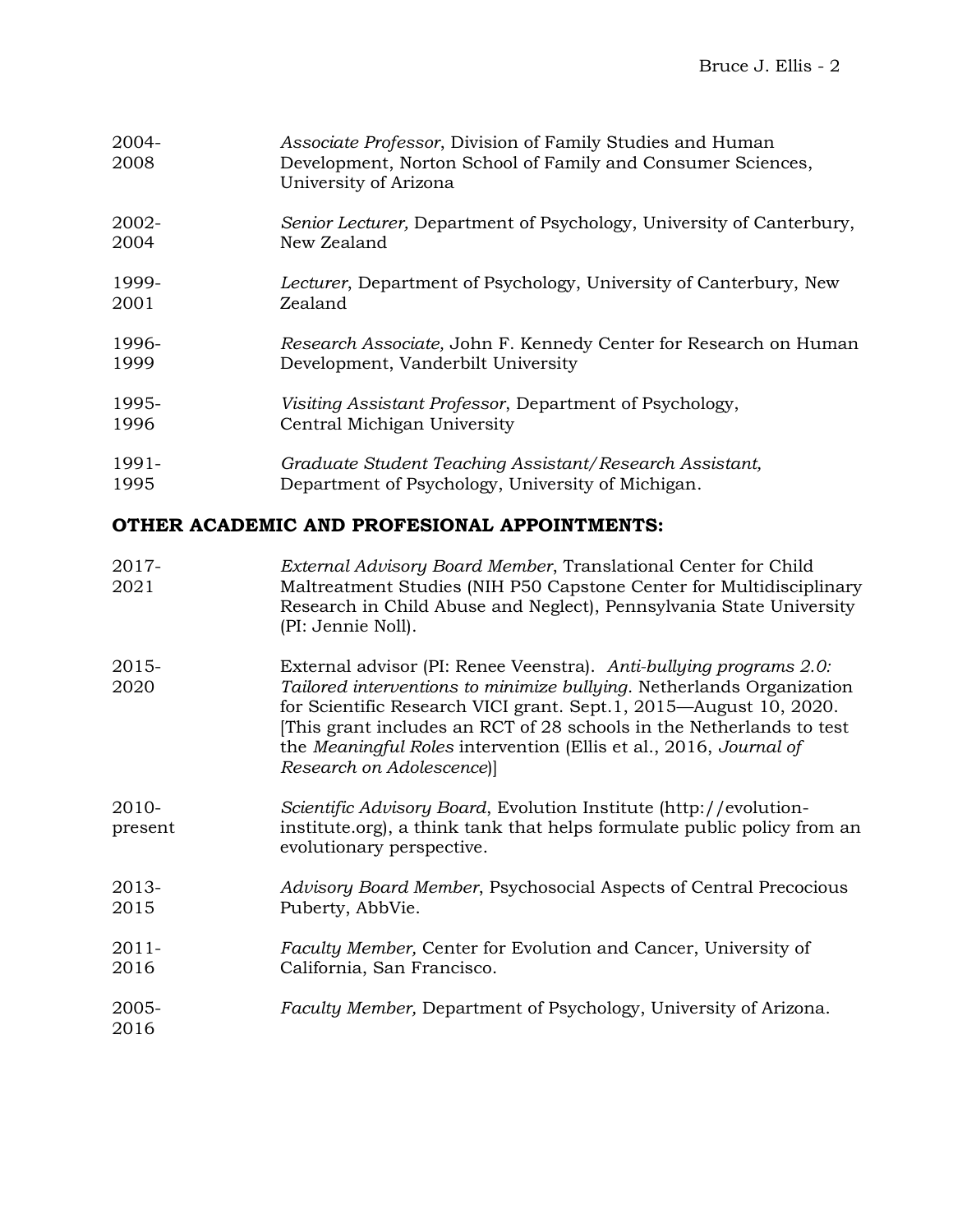# **AWARDS/HONORS:**

 $\overline{a}$ 

2019 *Distinguished Contributions to Interdisciplinary Understanding of Child Development Award*, Society for Research in Child Development (SRCD) 2018 Elected as *Fellow* of the Association for Psychological Science for "sustained outstanding contributions to the advancement of psychological science." 2010 Recipient of the *2010 George A. Miller Award,* American Psychological Association, for an outstanding recent article in general psychology.<sup>1</sup> *Article:* Ellis, B.J., Figueredo, A.J., Brumbach, B.H., & Schlomer, G.L. (2009). Fundamental dimensions of environmental risk: The impact of harsh versus unpredictable environments on the evolution and development of life history strategies. *Human Nature, 20*, 204-268. 2008 Inaugural *John and Doris Norton Endowed Chair in Fathers, Parenting, and Families*, Norton School of Family and Consumer Sciences, University of Arizona. 2005 Recipient of the *2005 George A. Miller Award,* American Psychological Association, for an outstanding recent article in general psychology. *Article:* Ellis, B.J. (2004). Timing of pubertal maturation in girls: An integrated life history approach. *Psychological Bulletin*, *130*, 920-958. 2003 Awarded membership in the American Association for the Advancement of Science 2002 *University of Canterbury Teaching Award*. This award recognizes significant teaching-related achievements in both undergraduate and graduate programs. 1999 Recipient of the *1999 John F. Kennedy Center Young Scientist Award* for outstanding research achievement in developmental psychopathology. The John F. Kennedy Center at Vanderbilt University is a national center for research on education and human development. 1998 Recipient of the *Fourth Annual Aaron T. Beck Award* for best paper on evolutionary biology and psychopathology. Presented at the annual meeting of the Society for Across-Species Comparisons and Psychopathology, Davis, CA, July 8, 1998. *Paper:* "Psychosocial antecedents of pubertal maturation in girls: Parental psychopathology, stepfather presence, and family and marital stress."

<sup>1</sup> The *George A. Miller Award* recognizes an article published in the last 5 years that best integrates knowledge across diverse fields of psychological theory and research and achieves a "creative synthesis, the building of novel conceptual approaches, and a reach for new, integrated wholes."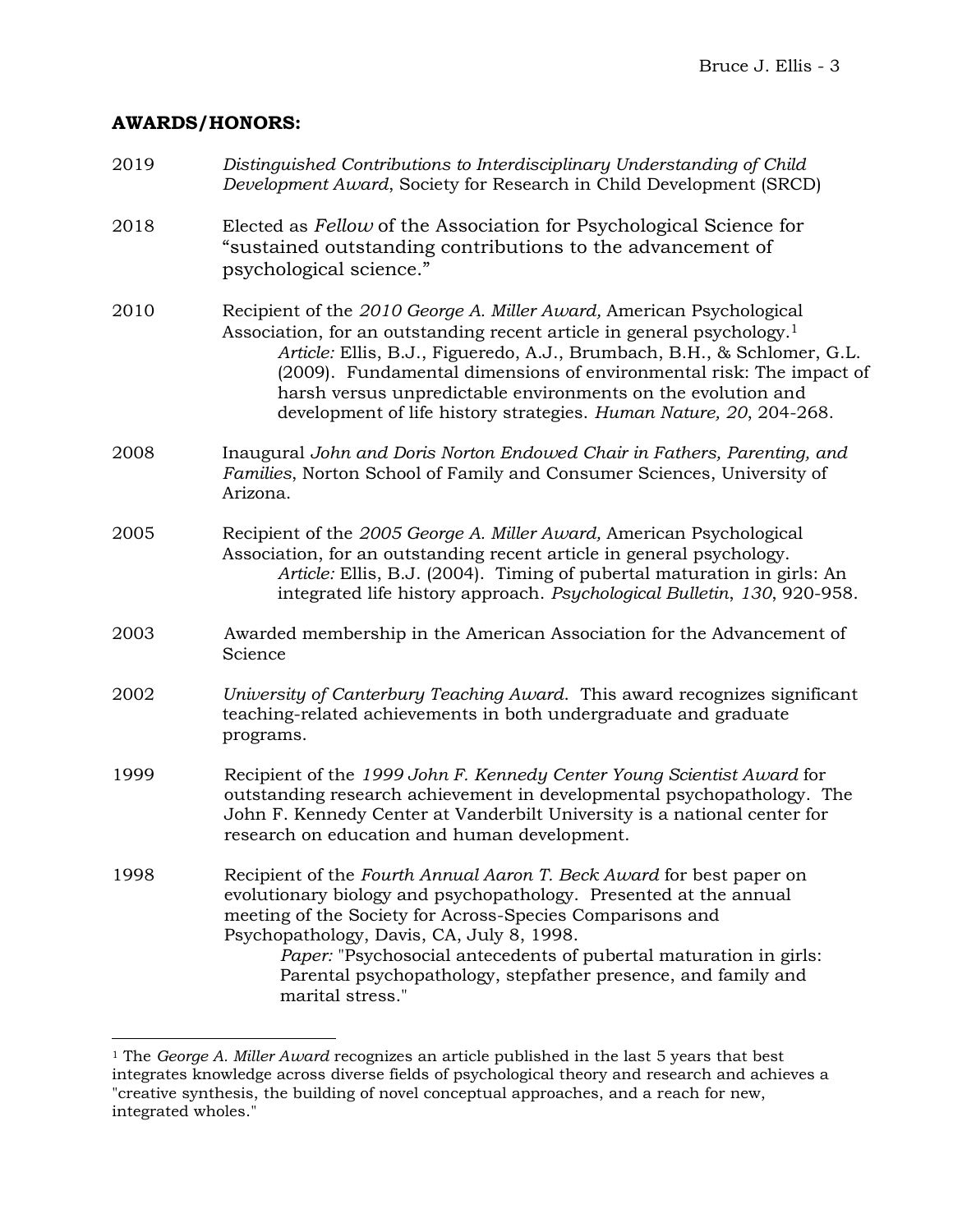- 1996-99 *NIMH Postdoctoral Fellowship in Developmental Psychopathology,* Vanderbilt University
- 1993-94 *Psychology Dissertation Fellowship*, University of Michigan.
- 1990-93 *Jacob K. Javits Fellowship*, United States Department of Education.
- 1990-93 *Regents' Fellowship*, University of Michigan.
- 1990 Winner for *Best Paper in the Young Investigator Competition* at the annual meeting of the Human Behavior and Evolution Society, UCLA, August 19-22, 1990.

*Paper:* "Sex differences in sexual fantasy: An evolutionary psychological approach."

#### **RESEARCH GRANTS AND CONSULTING** *(2008-present)*

- 2020- Co-Principal Investigator (PI: Willem Frankenhuis, Radboud University). 2021 *Stress-Adapted Skills.* Jacobs Foundation. University of Utah subcontract: \$20,100. Dates: Jan 1, 2020—Dec. 31, 2021.
- 2018- Co-Principal Investigator (PI: Willem Frankenhuis, Radboud University).
- 2023 *Hidden Talents in Youth.* James S. McDonnell Foundation. University of Utah subcontract: \$150,000. Dates: July 1, 2018—June 30, 2023.
- 2018- Principal Investigator. *Improving Educational Practice through Leveraging*
- 2019 *Stress-Adapted Skills.* Sorenson Legacy Foundation. Amount: \$30,000. Dates: March 1, 2018—Feb. 28, 2019.
- 2017- Principal Investigator (Co-PIs: Daniel Adkins, Dan Carlson, Elizabeth Conradt,
- 2019 Sheila Crowell, Lisa Diamond). *Recruitment of At-Risk Youth for a Series of Interdisciplinary Studies.* Consortium for Families & Health Research (C-FAHR) pilot grant, University of Utah. Amount: \$17,000. April 1, 2017—March 31, 2019
- 2016- Co-Investigator (PI: Norman Li). *A Life History Mismatch Perspective on Low*
- 2018 *Fertility in Modern Society*. Ministry of Education Academic Research Fund (MOE AcRF) Tier 1, Singapore. Amount: SG\$143,655.20 (~ US\$105,609). Dates: Oct 1, 2016—Sept. 20, 2018.
- 2016- Principal Investigator (Co-PI: Willem Frankenhuis). *Research Network on*
- 2019 *Adaptations to Childhood Stress: A Strength-Based Approach to Enhancing Productivity and Health in the Context of Adversity*. Robert Wood Johnson Foundation, 73657. Amount: \$278,508. Dates: July 15, 2016 – June 14, 2019.
- 2013- Principal Investigator (Co-PI: Sarah Hill). *Collaborative Research: Impact of Fathers*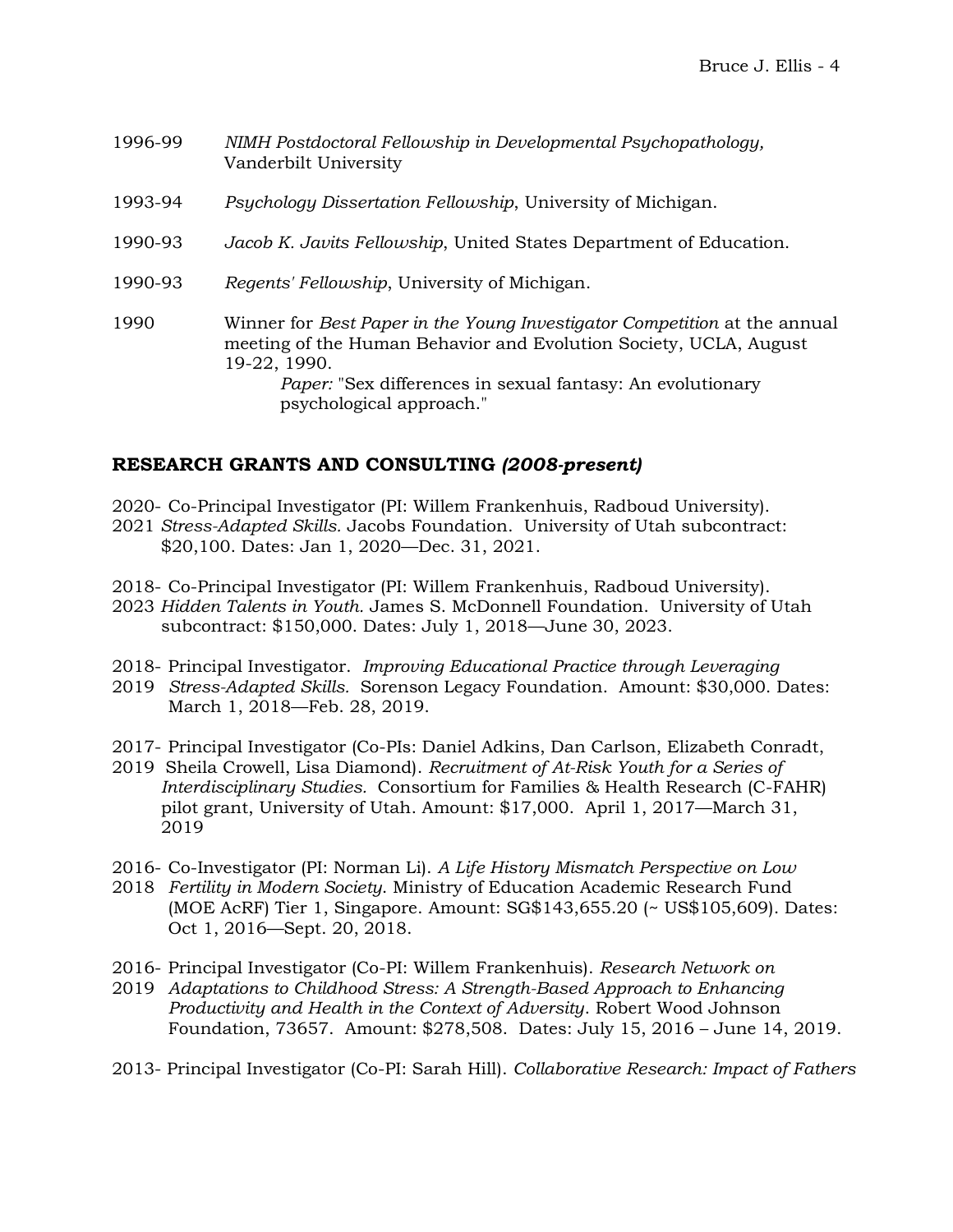- 2016 *on Risky Sexual Behavior and Decision-Making in Daughters*. National Science Foundation, BCS-1322553. Amount: \$450,000. Dates: Sept 15, 2013--Aug. 31, 2016.
- 2013- Principal investigator, *The Adaptive Calibration Model of Stress Responsivity,*
- 2017 *Life History Strategy, and Health*. United States Department of Agriculture: Cooperative State Research, Education, and Extension Service, ARZT-1360900- H07-211. Amount: \$195,435. Dates: Oct. 1, 2013—Sept. 30, 2017.
- 2008- Director and Chair, *John and Doris Norton Endowment for Fathers, Parenting, and*
- 2016 *Families: Research and Teaching Initiative.* Amount: \$1,500,000. Dates: July 1, 2008-June 30, 2016.
- 2015- Recipient of Netherlands Scientific Organization Visitor's Travel Grant, to support collaborative work at Utrecht University, Radboud University, and University of Groningen. Amount: € 5500.
- 2012- Principal Investigator. *Adaptive Patterns of Stress Responsivity*. TRacking Adolescents' Individual Lives Survey (TRAILS). Grant to support a visiting Postdoctoral Fellow (Esther Nederhof). Amount: \$7,000.
- 2009- Principal investigator, *Influence of Harsh-Coercive Paternal Behavior on*
- 2013 *Behavioral Problems in Adolescence*. United States Department of Agriculture: Cooperative State Research, Education, and Extension Service, ARZT-136666-H-07- 197, Amount: \$136,144. Dates: Oct. 1, 2009—Sept. 30, 2013.
- 2005- Principal investigator, *Influence of Father Absence on Pubertal Timing and Sexual*
- 2009 *Development in Girls*. United States Department of Agriculture: Cooperative State Research, Education, and Extension Service, ARZT-136838-H-07-182. Amount: \$121,252. Dates: Oct. 1, 2005—Sept. 30, 2009.
- 2007- Co-Principal Investigator, *Collaborative Research: Early Childhood Stress,*
- 2009 *Personality & Reproduction in a Matrifocal Community*, National Science Foundation, BCS-0650317 (P.I.: Robert J. Quinlan, Washington State University). University of Arizona subcontract: \$18,374. Dates: Oct 1., 2007—Sept. 30, 2009.
- 2006*-* Consultant, *Social Ordering and Mental/Physical Health in Children*, National
- 2008 Institute of Mental Health, 5R01MH062320 (P.I.: W. Thomas Boyce, University of British Columbia).
- 2006- Consultant, *Bay Area Breast Cancer and the Environment Research Center*,
- 2010 National Institute of Environmental Health Sciences, 1U01ES012801 (P.I.: Robert A. Hiatt, M.D., University of California, San Francisco).
- 2006- Consultant, *Pathways Home: Reducing Risk In The Child Welfare System* center
- 2008 grant, National Institute on Drug Abuse, 5P20DA017592 (P.I.: John B. Reid, Ph.D., Oregon Social Learning Center).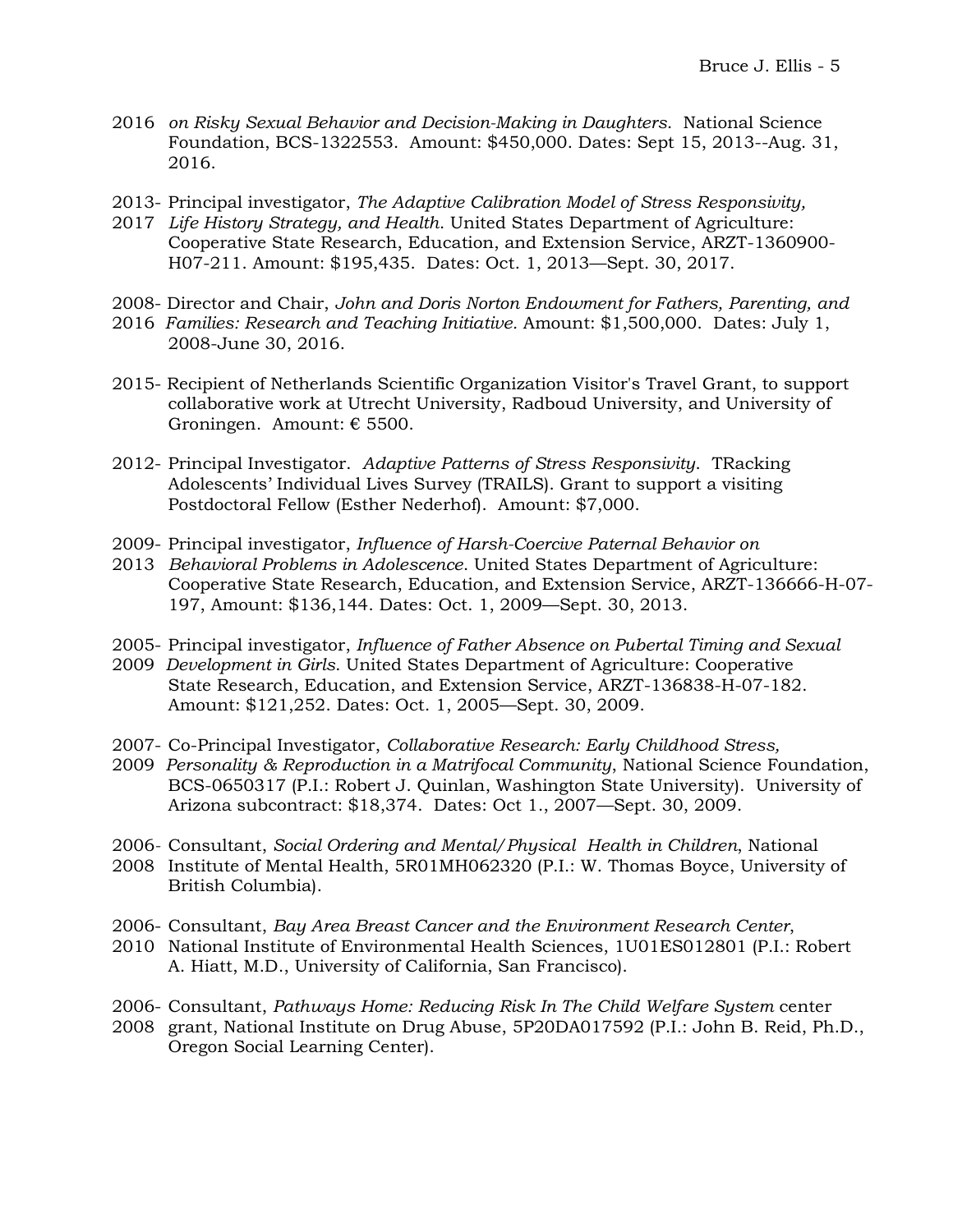



#### **PUBLICATIONS**

**\***Current or recent graduate students/postdocs under the direction of Ellis. (*Note: Jackson and James are the same person*)

# **Scholarly** *Books and Book Chapters:*

- 1. **\***Cabeza De Baca, T., & **Ellis, B. J.** (2021). Evolutionary perspectives on parenting. In V.A. Weekes-Shackelford & T.K. Shackelford (Eds.), *The Oxford handbook of evolutionary psychology and parenting* (pp. 3-25). New York: Oxford University Press.
- 2. **\***Shakiba, N., Conradt., E., & **Ellis, B. J.** (2020). Biological sensitivity to context: A framework for understanding relations between early life experiences and problem behaviors. In E. P. Hayden, & K. Harkness (Eds.), *The Oxford handbook of stress and mental health* (pp. 601-624). New York: Oxford University Press.
- 3. Ciarrochi, J, **Ellis, B. J.,** Hayes, L. L., and Wilson, D. S. (2018). Dialogue on development and adolescence. In D.S. Wilson & S. C. Hayes (Eds.), *Evolution &*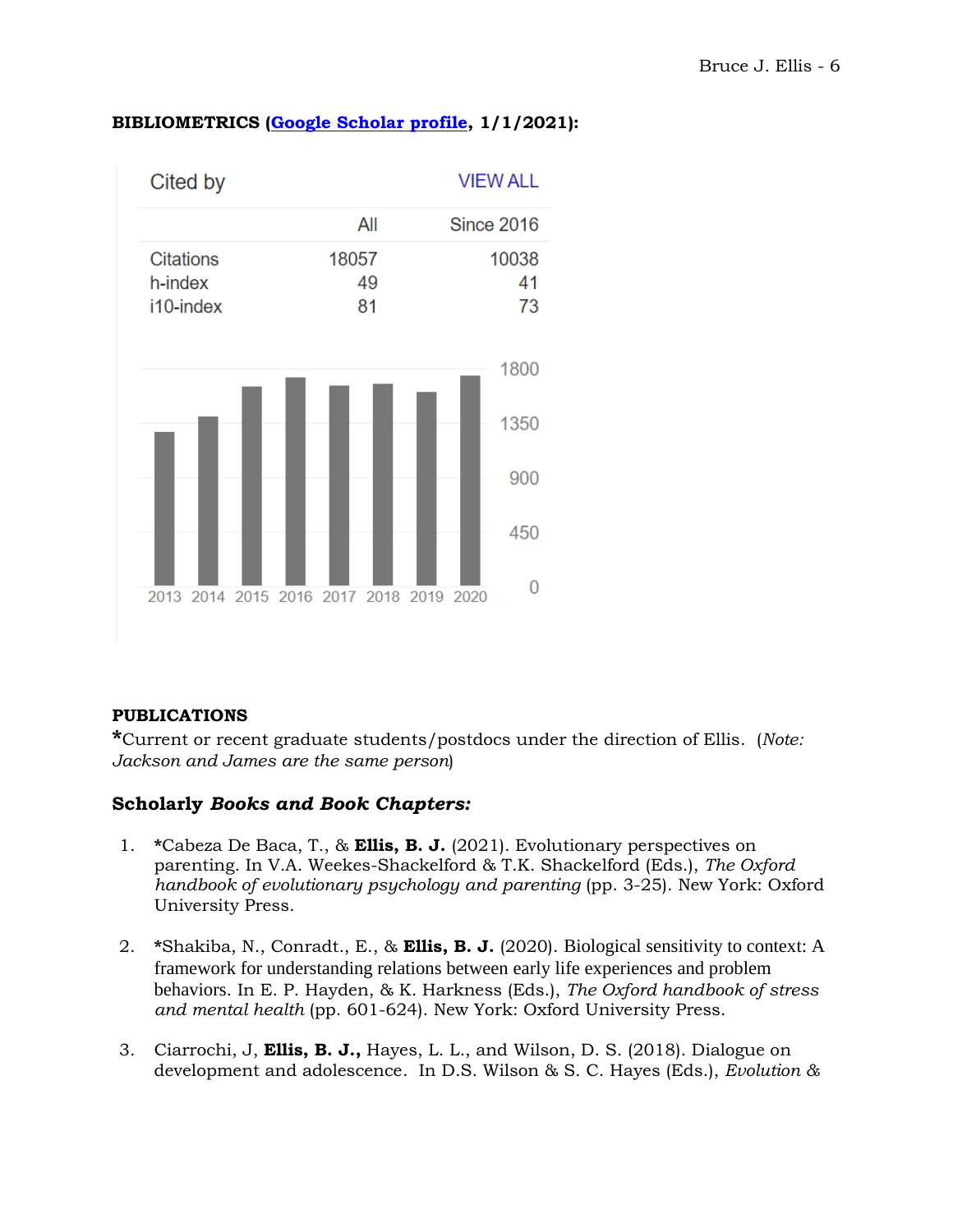*contextual behavioral science* (pp. 93-108). Oakland, CA: New Harbinger Publications/Context Press.

- 4. **Ellis, B. J.** (2018). The evolutionary basis of risky adolescent behavior. In D.S. Wilson & S. C. Hayes (Eds.), *Evolution & contextual behavioral science* (pp. 125- 131). Oakland, CA: New Harbinger Publications/Context Press.
- 5. **\***Warren, S. W., **\***DelPriore, D. J., & **Ellis, B. J.** (2018). Early attachment experiences and romantic attachment. In T. K. Shackelford & V. A. Weekes-Shackelford (Eds.), *Encyclopedia of Evolutionary Psychological Science*. New York, NY: Springer Publishing.
- 6. **Ellis, B. J.** (2018). Toward an adaptation-based approach to resilience. In J.G. Noll & I. Shalev (Eds.), *The biology of early life stress: Understanding child maltreatment and trauma* (pp. 31-43)*.* New York, NY: Springer Publishing.
- 7. **Ellis, B. J.,** Del Giudice, M., & Shirtcliff, E. A. (2017). The Adaptive Calibration Model of stress responsivity: Concepts, findings, and implications for developmental psychopathology. In T. P. Beauchaine & S. P. Hinshaw (Eds.), *Child and adolescent psychopathology* (3rd Ed.) (pp. 237-276). New York: Wiley & Sons.
- 8. **\***Schlomer, G. L. & **Ellis, B. J.** (2016). Sibling Studies. In T. K. Shackelford & V. A. Weekes-Shackelford (Eds.), *Encyclopedia of Evolutionary Psychological Science*. New York, NY: Springer Publishing. DOI 10.1007/978-3-319-16999-6\_1925-1
- 9. **\***Schlomer, G. L. & **Ellis, B. J.** (2016). The Problem of Genetic Inheritance. In T. K. Shackelford & V. A. Weekes-Shackelford (Eds.), *Encyclopedia of Evolutionary Psychological Science*. New York, NY: Springer Publishing. DOI 10.1007/978-3-319- 16999-6\_1923-1
- 10. Nesse, R.M., Bhatnagar, S., & **Ellis, B.J.** (2016). Evolutionary origins and functions of the stress response system. In: G. Fink (Ed.), *Handbook of stress, Vol. 1--Stress: Concepts, Cognition, Emotion, and Behavior* (pp. 95-101). Elsevier Inc.
- 11. Del Giudice, M., & **Ellis, B.J.** (2016). Evolutionary foundations of developmental psychopathology. In D. Cicchetti (Ed.), *Developmental psychopathology, Vol. 2: Developmental Neuroscience* (3rd Ed.) (pp. 1-58). New York: Wiley & Sons.
- 12. Bjorklund, D.F., Hernández Blasi, C., & **Ellis, B.J.** (2016). Evolutionary developmental psychology. In D.M. Buss (Ed.), *The Evolutionary Psychology handbook,* 2nd Ed. (Vol. 2) (pp. 904-925). New York: John Wiley & Sons.
- 13. **\***Mittal, C., Griskevicius, V., & **Ellis, B.J.** (2014). Consumer behavior across the lifespan: A Life History Theory perspective. In S. Preston, M. Kringelbach, & B. Knutson (Eds.), *The Interdisciplinary Science of Consumption* (pp. 263-280). Cambridge, MA: The MIT Press.
- 14. **\***James, J., & **Ellis, B.J.** (2013). The development of human reproductive strategies: Toward an integration of life history and sexual selection models. In J.A. Simpson &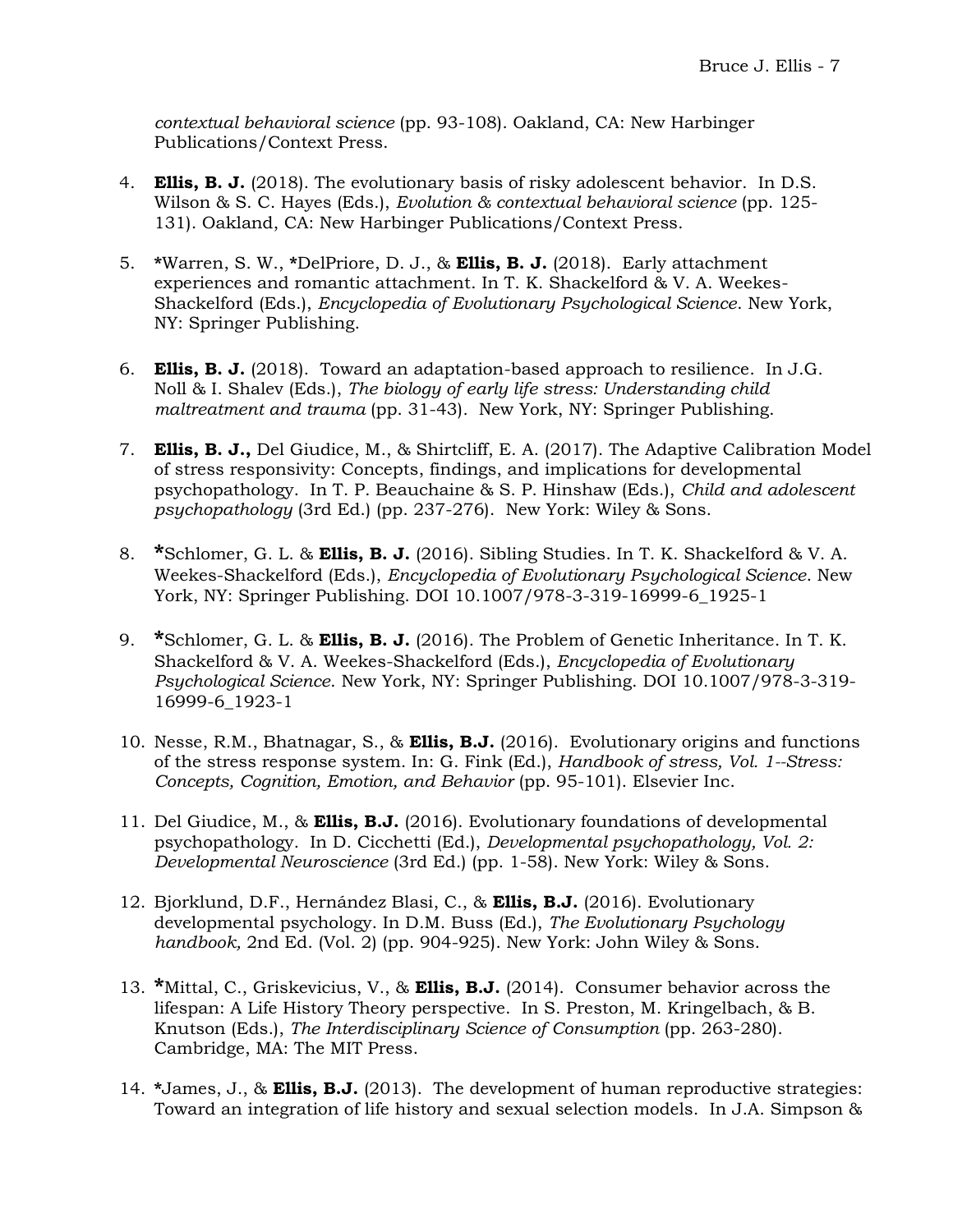L. Campbell (Eds.), *The Oxford handbook of close relationships* (pp. 771-794).New York: Oxford University Press.

- 15. Del Giudice, M., **Ellis, B. J.,** & Shirtcliff, E. A. (2013). Making sense of stress: An evolutionary-developmental framework. In G. Laviola, & S. Macrì (Eds.), *Adaptive and Maladaptive aspects of developmental stress* (pp. 23-44)*.* New York: Springer.
- 16. **Ellis, B. J.,** Del Giudice, M., & Shirtcliff, E. A. (2013). Beyond allostatic load: The stress response system as a mechanism of conditional adaptation. In T. P. Beauchaine & S. P. Hinshaw (Eds.), *Child and adolescent psychopathology* (2nd Ed.) (pp. 251-284). New York: Wiley & Sons.
- 17. **Ellis, B.J.** (2013). Risky adolescent behavior: An evolutionary perspective. In B.L. Hewlett (Ed.), *Adolescent identity: Evolutionary, developmental and cultural perspectives* (pp. 40-72). New York: Routledge, Taylor & Francis.
- 18. **\***Durrant, R., & **Ellis, B.J.** (2013). Evolutionary psychology. In R.J. Nelson & S.J.Y. Mizumori (Eds.), *Handbook of psychology, Vol. 3: Behavioral neuroscience* (2nd Ed.) (pp. 26-51). Hoboken, NJ: John Wiley & Sons.
- 19. **\***Jordan, A.C., **\***Schlomer, G.L., & **Ellis, B.J.** (2012). Evolutionary developmental psychology. In V. S. Ramachandran (Ed.), *Encyclopedia of Human Behaviour* (2nd Ed.) (pp. 103-110). Elsevier Inc.
- 20. **\***Hohman, Z. J., & **Ellis, B. J.** (2011)*.* Evolutionary psychology. In D. Dunn (Ed.), *Oxford Bibliographies Online: Psychology.* New York: Oxford University Press. [Link](http://www.oxfordbibliographiesonline.com/view/document/obo-9780199828340/obo-9780199828340-0025.xml?rskey=xjEFKx&result=20&q=)
- 21. **Ellis, B.J.** (2011). On becoming an evolutionary-developmental psychologist. In X.T. Wang & Y.J. Su (Eds.), *Thus spake evolutionary psychologists* (pp. 158- 166). Beijing, China: Peking University Press.
- 22. **Ellis, B.J.** (2011). Toward an evolutionary-developmental explanation of alternative reproductive strategies: The central role of switch-controlled modular systems. In D.M. Buss & P.H. Hawley (Eds.), *The evolution of personality and individual differences* (pp. 177-209). New York: Oxford University Press.
- 23. Kirkpatrick, L. A., & **Ellis, B.J.** (2006). The adaptive functions of self-evaluative psychological mechanisms. In M. H. Kernis (Ed.) *Self-esteem: Issues and answers* (pp. 334-339). New York: Psychology Press.
- 24. Campbell, L., & **Ellis, B.J.** (2005). Love and commitment. In D.M. Buss (Ed.), *The Evolutionary Psychology handbook* (pp. 419-442). New York: John Wiley & Sons.
- 25. Bjorklund, D.F., & **Ellis, B.J.** (2005). Evolutionary psychology and child development: An emerging synthesis. In B.J. Ellis & D.F. Bjorklund (Eds.), *Origins of the social mind: Evolutionary psychology and child development* (pp. 3-18). New York: Guilford Press.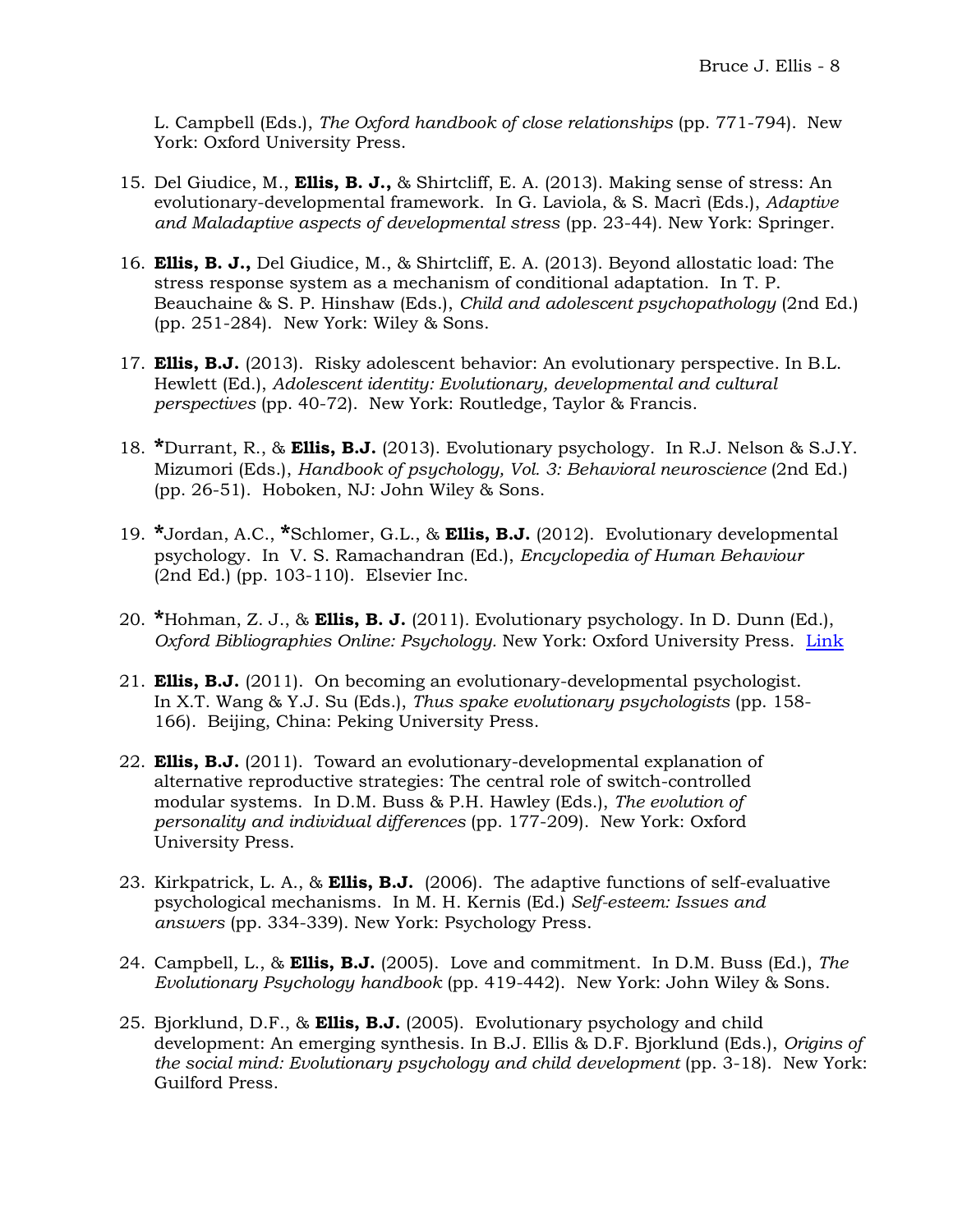- 26. **Ellis, B.J.**, & Bjorklund, D.F. (Eds.) (2005). *Origins of the social mind: Evolutionary psychology and child development*. New York: Guilford Press.
- 27. **Ellis, B.J.** (2005). Individual differences in pubertal timing: An evolutionarydevelopmental approach. In B.J. Ellis & D.F. Bjorklund (Eds.), *Origins of the social mind: Evolutionary psychology and child development* (pp. 164-188). New York: Guilford Press.
- 28. **\***Durrant, R., & **Ellis, B.J.** (2003). Evolutionary Psychology. In M. Gallagher & R.J. Nelson (Eds.), *Comprehensive handbook of psychology, Vol. 3: Biological psychology*  (pp. 1-33). New York: Wiley & Sons.
- 29. **Ellis, B.J.** (2002). Of Fathers and Pheromones: Implications of Cohabitation for Daughters' Pubertal Timing. In A. Booth & A.C. Crouter (Eds.), *Just living together: Implications of cohabitation for children, families, and social policy (pp. 161-172).* Mahwah, NJ: Lawrence Erlbaum.
- 30. Kirkpatrick, L. A., & **Ellis, B.J.** (2001). An evolutionary-psychological approach to self-esteem: Multiple domains and multiple functions. In G. J. O. Fletcher & M. S. Clark (Eds.), *Blackwell handbook of social psychology, Vol 2: Interpersonal processes* (pp. 411–436). Oxford, UK: Blackwell Publishers.
- **31. [Reprinted in: Brewer, M.B., & Hewstone, M. (Eds.) (2004).** *Self and social identity.* **Malden, MA: Blackwell Publishers.]**
- 32. Symons, D., Salmon, K., & **Ellis, B.J.** (1997). Unobtrusive measures of human sexuality. In L.L. Betzig (Ed.), *Human nature: A critical reader* (pp. 209-212). New York: Oxford University Press.
- 33. **Ellis, B.J.** (1992). The evolution of sexual attraction: Evaluative mechanisms in women. In J. Barkow, L. Cosmides, & J. Tooby (Eds.), *The adapted mind: Evolutionary psychology and the generation of culture* (pp. 267-288)*.* New York: Oxford University Press.
- 34. Symons, D., & **Ellis, B.J.** (1989). Human male-female differences in sexual desire. In A. Rasa, C. Vogel, & E. Voland (Eds.), *Sociobiology of sexual and reproductive strategies* (pp. 131-146)*.* London: Chapman and Hall.

#### *Refereed Journal Articles (under review):*

- Pasupathi, M., Wainryb, C., Oldroyd, K., Kaufman, E. A., Leo, K., Frankenhuis, W. E., & **Ellis, B. J.** (under review). Silences and absences in youth's accounts of challenging days: Parents on the margins and between the lines. Submitted to *Qualitative Psychology.*
- Troisi, A., Brüne, M., **Ellis, B.J.,** Nettle, D., Stein, D.J., & Nesse, R.M. (under review). What clinicians can learn from evolutionary psychiatry. Submitted to *British Journal of Psychiatry.*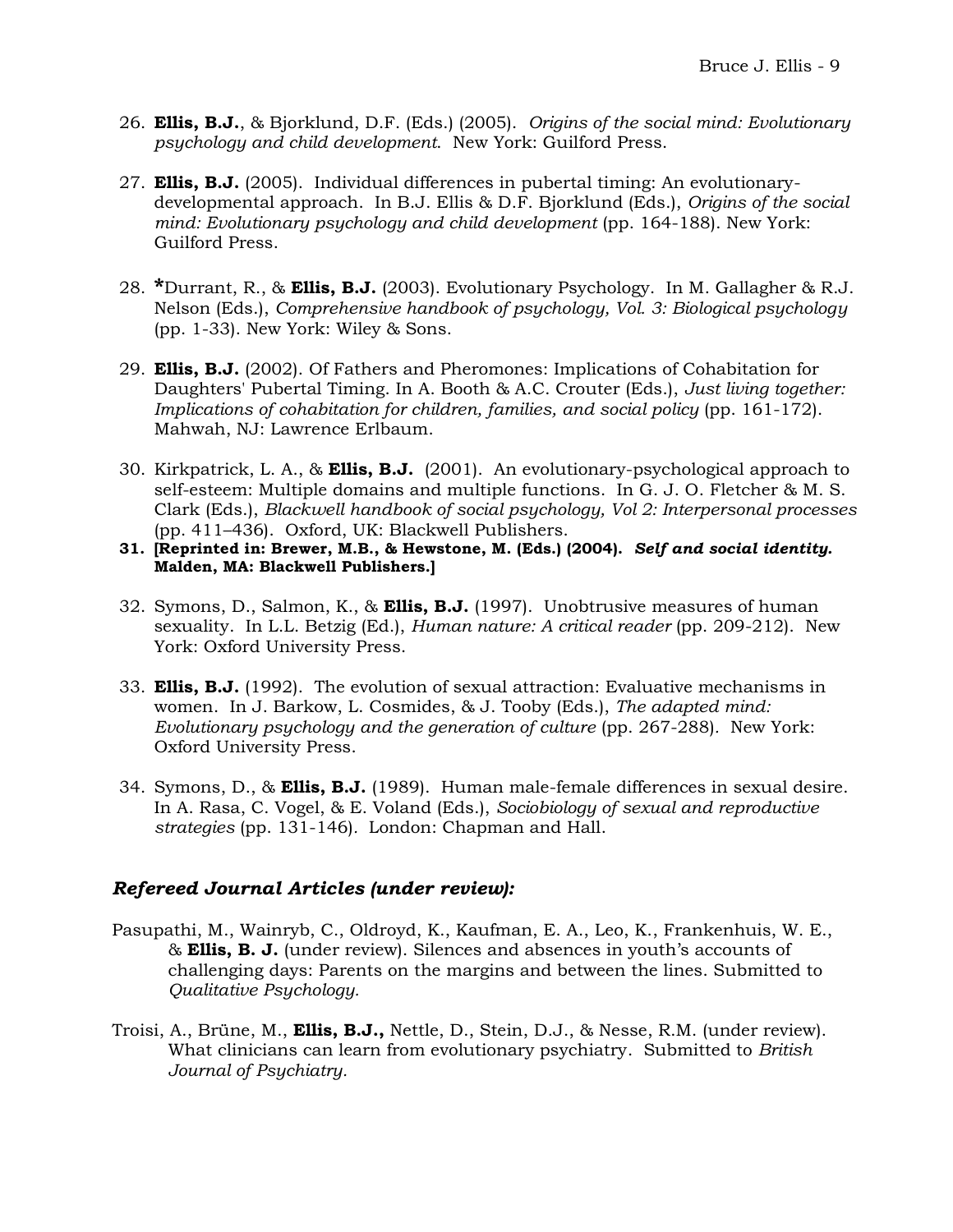# *Refereed Journal Articles (in press/published):*

- 1. \*Young, E.S., Frankenhuis, W.E., \*DelPriore, D.J., & **Ellis, B.J.** (in press). Hidden talents in context: Cognitive performance with abstract versus ecological stimuli among adversity-exposed youth. *Child Development*.
- 2. Bjorklund, D.F., **Ellis, B.J.**, & Geary, D.C.(in press). Developing evolutionary psychology: Comment on Narvaez, Moore, Witherington, Vandiver, and Lickliter (2021). *American Psychologist*.
- 3. **Ellis, B.J.**, Sheridan, M.A., Belsky, J., & McLaughlin, K.A. (2022). Why and how does early adversity influence development? Toward an integrated model of dimensions of environmental experience. *Development and Psychopathology*, 1- 25. doi:10.1017/S0954579421001838
- 4. **Ellis, B.J.,** Abrams, L.S., Masten, A.S., Sternberg, R.J., Tottenham, N., Frankenhuis, W.E. (2022). Hidden talents in harsh environments. *Development and Psychopathology, 34,* 95–113.
- 5. Zhang, X., \*Schlomer, G.L., **Ellis, B.J.,** & Belsky, J. (2021). Environmental harshness and unpredictability: Do they affect the same parents and children? *Development and Psychopathology*, 1–7. doi:10.1017/S095457942100095X
- 6. McLaughlin, K.A., Sheridan, M.A., Humphreys, K.L., Belsky, J., & **Ellis, B.J.** (2021). The value of dimensional models of early experience: Thinking clearly about concepts and categories. *Perspectives on Psychological Science*, *16* (6), 463-1472.
- 7. **Ellis, B.J.**, **\***Horn, A.J., Carter, C.S., van Ijzendoorn, M.H., & Bakermans-Kranenburg, M.J. (2021). Developmental programming of oxytocin through variation in early-life stress: Four meta-analyses and a theoretical reinterpretation. *Clinical Psychology Review, 86,* 101985.
- 8. **\***Delpriore, D.J., Hill, S.E., **\***Brener, S.A., & **Ellis, B.J.** (2021). Effects of fathers on adolescent daughters' substance use and risky sexual behaviors. *Journal of Research on Adolescence, 31,* 153–169.
- 9. **Ellis, B.J., \***Shakiba, N., Adkins, D.E., & Lester, B.M. (2021). Early externalenvironmental and internal-health predictors of risky sexual and aggressive behavior in adolescence: An integrative approach. *Developmental Psychobiology*, *63*, 556-571.
- 10. Proffitt Leyva, R.P., Mengelkoch, S., Gassen, J., **Ellis, B.J.,** Russell, E.M., & Hill, S.E. (2020). Low socioeconomic status and eating in the absence of hunger in children aged 3-14. *Appetite, 154*, 104755. DOI: 10.1016/j.appet.2020.104755
- 11. **\***Young, E.S., Frankenhuis, W.E., & **Ellis, B.J.** (2020). Theory and measurement of environmental unpredictability. *Evolution and Human Behavior*, *41*, 550-556.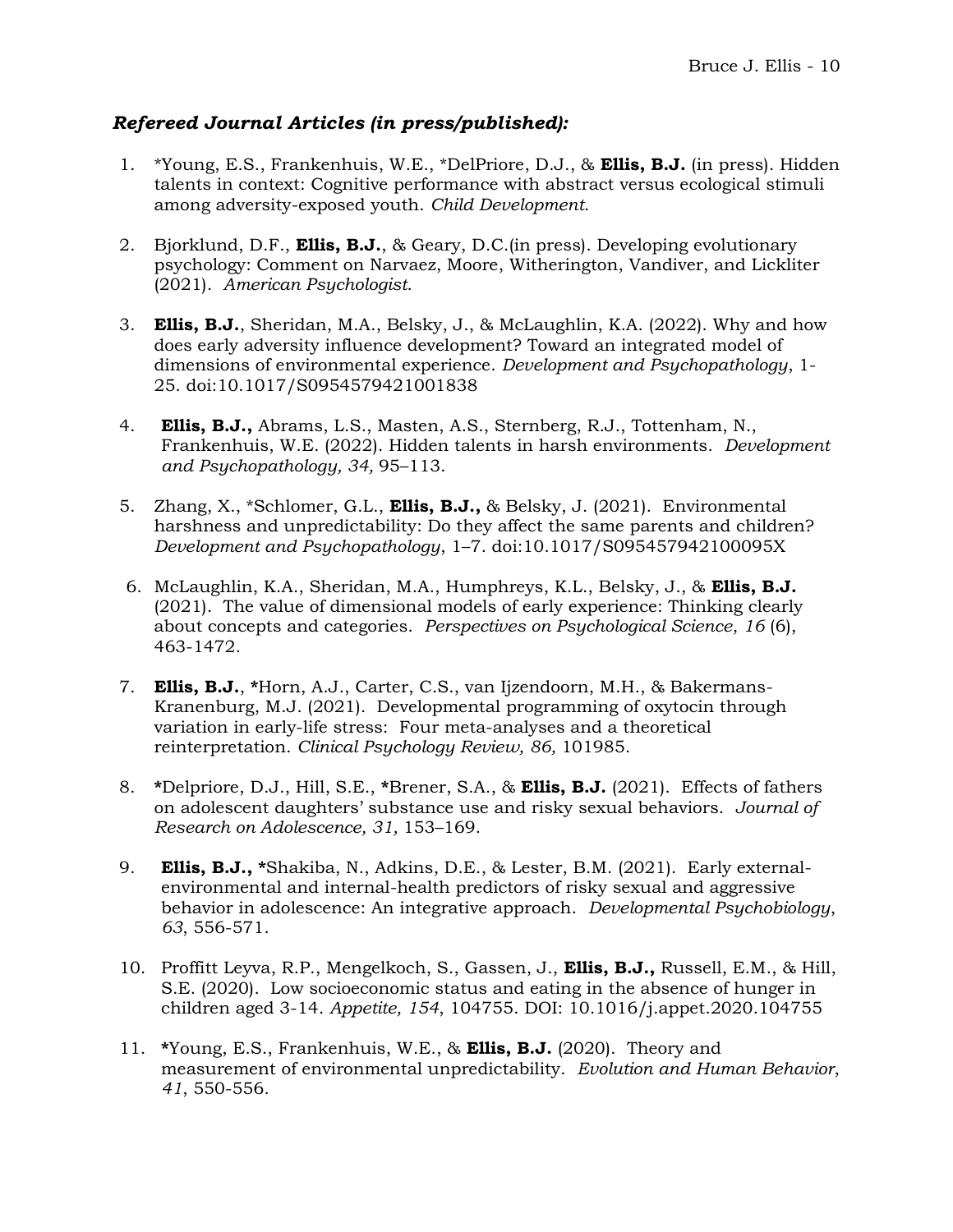- 12. Frankenhuis, W.E., **\***Young, E.S., & **Ellis, B.J.** (2020). The hidden talents approach: Theoretical and methodological challenges. *Trends in Cognitive Science, 24*, 569-581*.*
- 13. Suglia, S.F., Brown, A.G.M., Campo, R.A., Boyce, C.A., Stoney, C., Appleton, A.A., Bleil, M.E., Boynton-Jarrett, R., Dube, S.R., Dunn, E.C., **Ellis, B.J.,** Heard-Garris, N.J., Fagundes, C.P., Johnson, S.B., Mujahid, M.S., Slopen, N., Su, S., & Watamura, S. (2020). Social determinants of cardiovascular health: Early life adversity as a contributor to disparities in cardiovascular diseases. *Journal of Pediatrics, 219,* 267-273.
- 14. **\***Shakiba, N., **Ellis, B. J,** Bush, N. R., & Boyce, W.T. (2020). Biological Sensitivity to Context: A test of the hypothesized U-shaped relation between early adversity and stress responsivity. *Development and Psychopathology*, *32*, 641-660.
- 15. Frankenhuis, W. E., de Vries, S. A., **\***Bianchi, J., & **Ellis, B. J.** (2020). Hidden talents in harsh conditions? A preregistered study of memory and reasoning about social dominance. *Developmental Science*, *23*, e12835.
- 16. **\***DelPriore, D.J., **\***Shakiba, N., **\***Schlomer, G.S., Hill, S.E., & **Ellis, B.J.** (2019). The effects of fathers on daughters' expectations for men. *Developmental Psychology*, *55*, 1523-1536
- 17. **Ellis, B.J.**, & Del Giudice, M. (2019). Developmental adaptation to stress: An evolutionary perspective. *Annual Review of Psychology, 70,* 111-139.
- 18. **\***Slagt, M., Dubas, J.S., **Ellis, B.J**., van Aken, M.A.G., & Deković, M. (2019). Linking emotional reactivity 'for better and for worse' to differential susceptibility to parenting among kindergartners. *Development and Psychopathology*, 31, 741- 758.
- 19. Conradt, E., Adkins, D.E., Crowell, S.E., Raby, K.L., Diamond, L., & **Ellis, B.J.** (2018). Incorporating epigenetic mechanisms to advance fetal programming theories. *Development and Psychopathology*, *30*, 807-824.
- 20. **\***Slagt, M., Dubas, J.S., van Aken, M.A.G., **Ellis, B.J**., & Deković, M. (2018). Sensory processing sensitivity as a marker of differential susceptibility to parenting. *Developmental Psychology*, *54*, 543-558.
- 21. **\***DelPriore, D.J., Proffitt Leyva, R., **Ellis, B.J.,** Hill, S.E. (2018). The effects of paternal disengagement on women's perceptions of male mating intent. *Journal of Personality and Social Psychology*, *114*, 286-302.
- 22. Frankenhuis W.E., & **Ellis, B.J**. (2017). Toward a balanced view of stressadapted cognition. *Behavioral and Brain Sciences* commentary, 40, e325.
- 23. **\***DelPriore, D.J., **\***Schlomer, G.L., & **Ellis, B.J.** (2017). Impact of fathers on parental monitoring of daughters and their affiliation with sexually promiscuous peers: A genetically and environmentally controlled sibling study. *Developmental*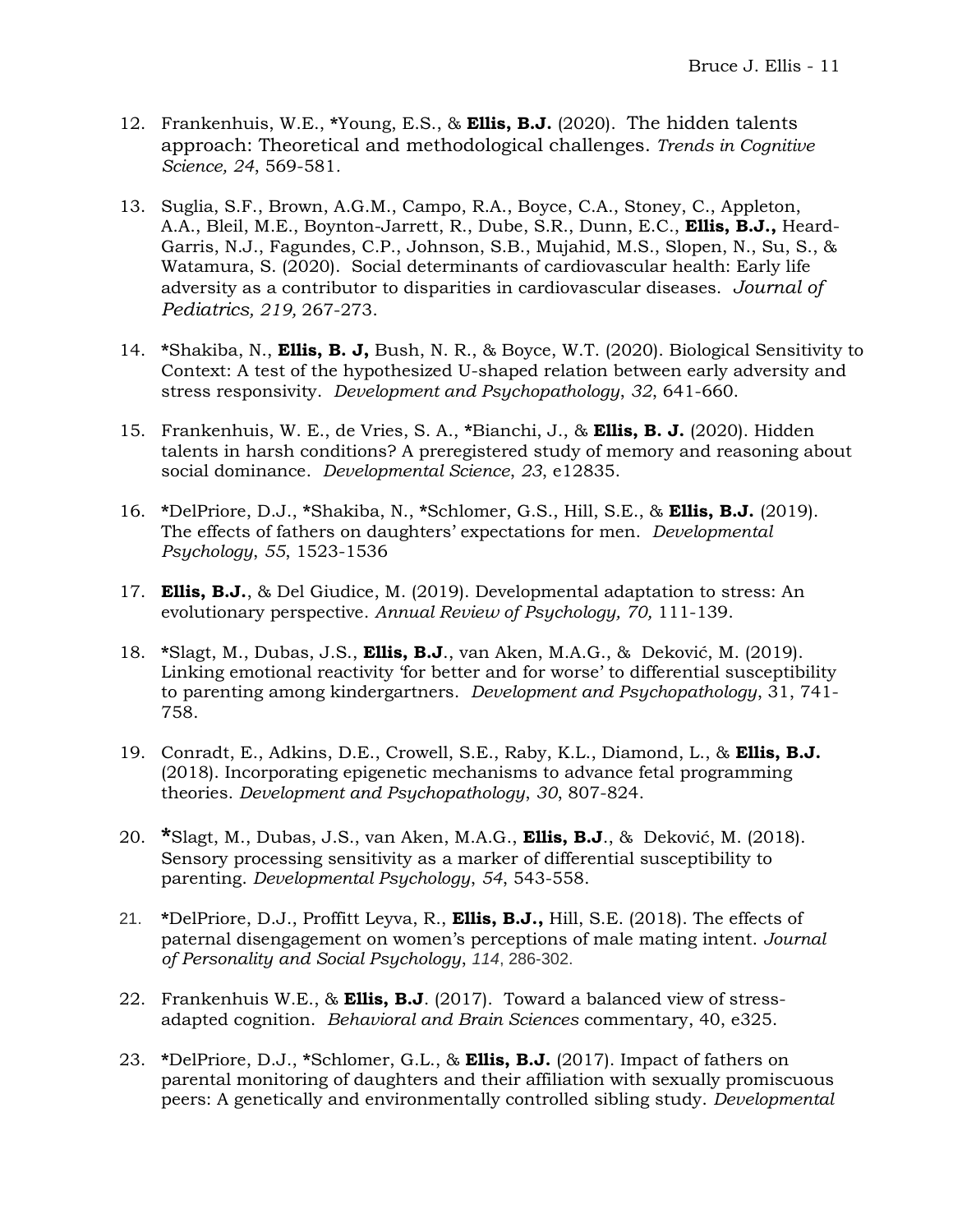*Psychology*, *53*, 1330-1343.

- *24.* **Ellis, B.J., \***Bianchi, J., Griskevicius, V., & Frankenhuis, W.E. (2017). Beyond risk and protective factors: An adaptation-based approach to resilience. *Perspectives on Psychological Science, 12*, 561–587.
- 25. **\***Cabeza De Baca, T., & **Ellis, B. J.** (2017). Early stress, parental motivation, and reproductive decision-making: Applications of life history theory to parental behavior. *Current Opinions in Psychology, 15*, 1-6.
- 26. **\***Slagt, M., Dubas, J. S., van Aken, M. A. G., **Ellis, B. J.,** & Deković, M. (2017). Children's differential susceptibility to parenting: An experimental test of 'for better and for worse'. *Journal of Experimental Child Psychology, 154,* 78-97*.*
- 27. **Ellis, B.J.,** Oldehinkel, A.J., & Nederhof, E. (2017). The Adaptive Calibration Model of stress responsivity: An empirical test in the TRAILS study. *Development and Psychopathology*, 29, 1001-1021.
- 28. **\***Cabeza De Baca, T., Wahl, R. A., Barnett, M. A., & Figueredo, A. J., **Ellis, B. J.** (2016). Adversity, adaptive calibration, and health: The case of disadvantaged families**.** *Adaptive Human Behavior and Physiology*, *2*, 93-115.
- 29. **\***Cabeza De Baca, T., Barnett, M.A., & **Ellis, B.J.** (2016). The development of child unpredictability schema: Regulation through maternal life history tradeoffs. *Evolutionary Behavioral Sciences*,*10*, 43-55.
- 30. **Ellis, B.J.,** Volk, A., **\***Gonzalez, J.M., & Embry, D.D. (2016). The Meaningful Roles intervention: An evolutionary approach to reducing bullying and increasing prosocial behavior. *Journal of Research on Adolescence, 26,* 622–637.
- 31. Aktipis, C.A., **Ellis, B.J.,** Nishimura, K.K., & Hiatt, R.A. (2015). Modern reproductive patterns associated with estrogen receptor positive but not negative breast cancer susceptibility. *Evolution, Medicine, and Public Health, 2015*, 52-74.
- *32.* Barnett, M.A., **\***Cabeza de Baca, T., **\***Jordan, A., **\***Tilley, E. & **Ellis, B.J**. (2015). Associations among parenting support, maternal parenting efficacy, and maternal depressive symptoms. *Child and Youth Care Forum, 44:*17–32.
- 33. Bjorklund, D.F., & **Ellis, B.J.** (2014). Children, childhood, and development in evolutionary perspective. *Developmental Review*, 34, 225–264.
- 34. **Ellis, B.J.**, **\***Jordan, A.C., Grotuss, J., Csinady, A., Keenan, T., & Bjorklund, D.F. (2014). The predator-avoidance effect: An evolved constraint on emerging theory of mind. *Evolution and Human Behavior*, 35, 245–256.
- 35. **Ellis, B.J.**, & Del Giudice, M. (2014). Beyond allostatic load: Rethinking the role of stress in regulating human development. *Development and Psychopathology,*  26, 1–20.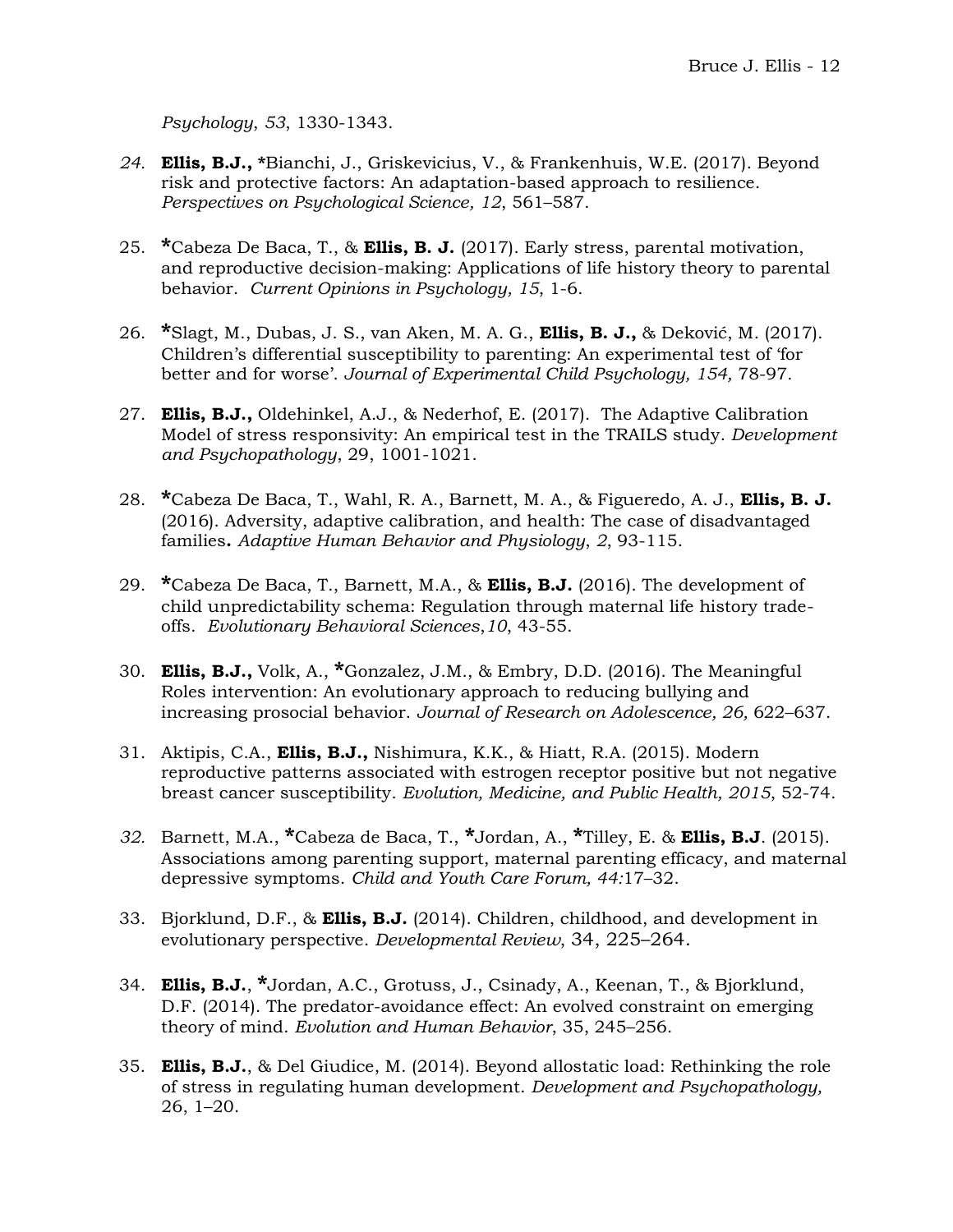- 36. **\***Kavanagh, P. S., Fletcher, G. J., & **Ellis, B. J.** (2014). The Mating Sociometer and Attractive Others: A Double-Edged Sword in Romantic Relationships. *The Journal of Social Psychology*, *154*, 126-141.
- 37. **Ellis, B.J.** (2013). The hypothalamic-pituitary-gonadal axis: A switch-controlled, condition-sensitive system in the regulation of life history strategies. *Hormones and Behavior*, *64*, 215–225
- 38. Sijtsema, J.J., Nederhof, E., Veenstra, R., Ormel, J., Oldehinkel, A.J., & **Ellis, B.J.** (2013). Family cohesion, prosocial behavior, and aggressive/delinquent behavior in adolescence: Moderating effects of biological sensitivity to context. The TRAILS Study. *Development and Psychopathology*, 25, 699–712.
- 39. **\***Cabeza De Baca, T., Figueredo, A.J., & **Ellis, B.J.** (2012). An evolutionary analysis of variation in parental effort: Determinants and assessment. *Parenting: Science and Practice*, *12*, 94-104.
- 40. **Ellis, B.J.**, & Bjorklund, D.F. (Eds.) (2012). Beyond mental health: An evolutionary analysis of development under risky and supportive environmental conditions. Introduction to the Special Section. *Developmental Psychology*, *48*, 591-597.
- 41. Del Giudice, M., Hinnant, J.B., **Ellis, B.J.**, & El-Sheikh, M. (2012). Adaptive patterns of stress responsivity: A preliminary investigation. *Developmental Psychology*, *48*, 775-790.
- 42. **Ellis, B.J.,** Del Giudice, Dishion, T.J., M., Figueredo, A.J., Gray, P., Griskevicius, V., Hawley, P.H., Jacobs, W.J., **\***James, J., Volk, A.A., & Wilson, D.S. (2012). The evolutionary basis of risky adolescent behavior: Implications for science, policy, and practice. *Developmental Psychology*. *48*, 598-623.
- a. **[Among papers indexed in the Web of Science category "Psychology: Developmental" between 2010-2014, this paper ranked #49 (out of 20,417) in citation impact through 2017. 2]**
- 43. **\***James, J., **Ellis, B.J., \***Schlomer, G.L., & Garber, J. (2012). Sex-specific pathways to early puberty, sexual debut and sexual risk-taking: Tests of an integrated evolutionary-developmental model. *Developmental Psychology*, *48*, 687-702.
- 44. Belsky, J., **\***Schlomer, G.L., & **Ellis, B.J.** (2012). Beyond cumulative risk: Distinguishing harshness and unpredictability as determinants of parenting and early life history strategy. *Developmental Psychology*, *48*, 662-673.
- 45. **Ellis, B.J., \***Schlomer, G.L., **\***Tilley, E.H., & Butler, E.A. (2012). Impact of fathers on risky sexual behavior in daughters: A genetically and environmentally controlled sibling study. *Development and Psychopathology*, *24*, 317–332.

 $\overline{a}$ 

<sup>2</sup> Patience, G. S., Patience, C. A., Blais, B., & Bertrand, F. (2017). Citation analysis of scientific categories. *Heliyon*, *3*(5), e00300.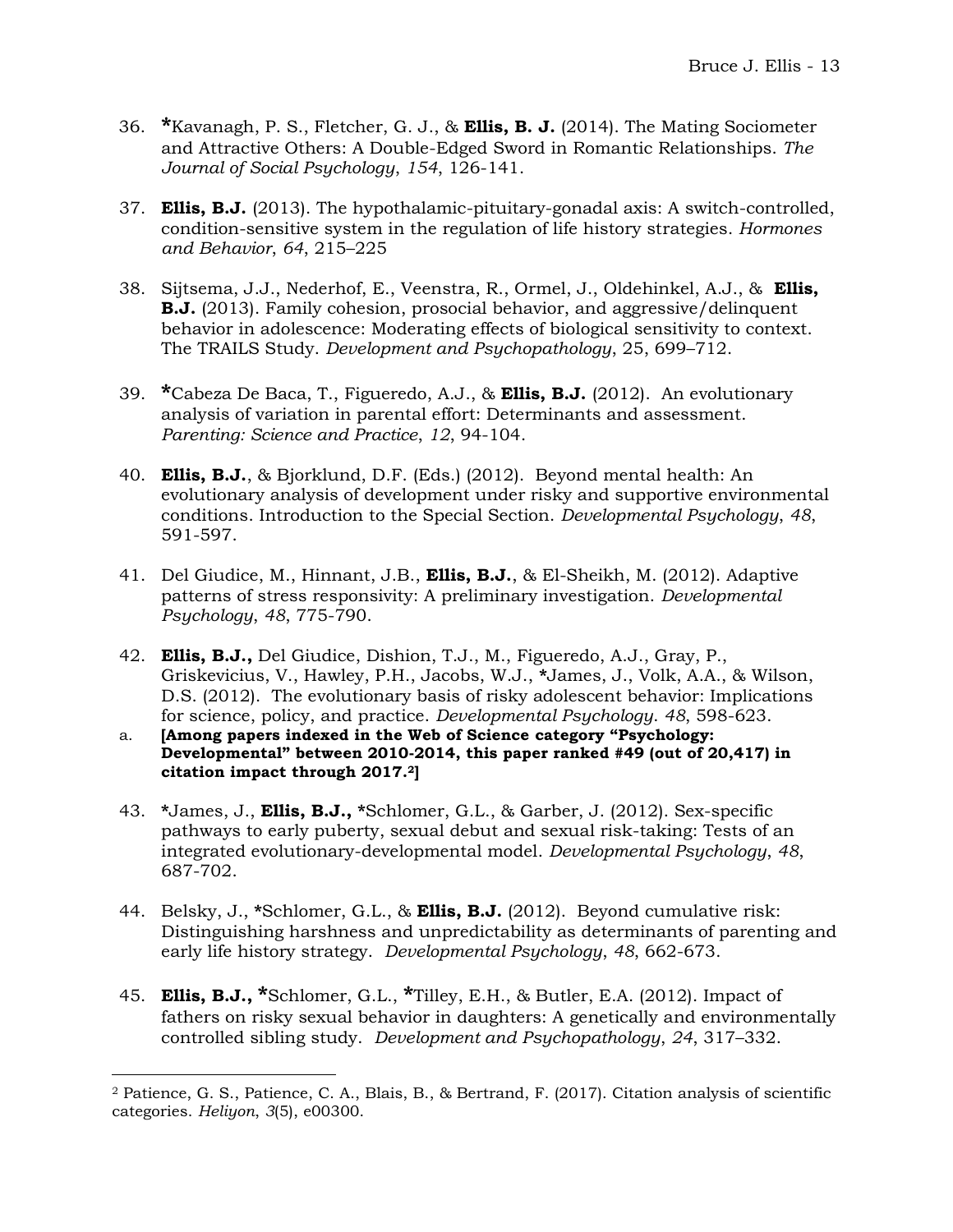- 46. **Ellis, B.J., \***Schlomer, G.L., **\***Tilley, E.H., & Butler, E.A. (2012). Risky Sexual Behavior Measure. American Psychological Association's *PsycTESTS database*. doi:10.1037/t35380-000.
- 47. **\***Schlomer, G.L., Del Giudice, M., & **Ellis, B.J.** (2011). Parent–Offspring Conflict Theory: An evolutionary framework for understanding conflict within human families. *Psychological Review*, *118,* 496-521.
- 48. Deardorff, J., Kushi, L. Ekwaru, J.P., **Ellis, B.J.** et al. (2011). Father absence, body mass index, and pubertal timing in girls: Differential effects by family income and ethnicity. *Journal of Adolescent Health*. *48,* 441-47.
- 49. **Ellis, B.J.**, & Boyce, W.T. (Eds.) (2011). Differential susceptibility to the environment: Toward an understanding of sensitivity to developmental experiences and context. Introduction to Special Section. *Development and Psychopathology, 23*, 1-5.
- 50. **Ellis, B.J.**, Shirtcliff, E.A., Boyce, W.T., Deardorff, J., & Essex, M.J. (2011). Quality of early family relationships and the timing and tempo of puberty: Effects depend on biological sensitivity to context. *Development and Psychopathology*, *23*, 85-99.
- 51. **Ellis, B.J.,** Boyce, W.T., Belsky, J., Bakermans-Kranenburg, M.J., & van IJzendoorn, M.H. (2011). Differential susceptibility to the environment: An evolutionary- neurodevelopmental theory. *Development and Psychopathology, 23,* 7- 28. **[Among papers indexed in the Web of Science category "Psychology: Developmental" between 2010-2014, this paper ranked #3 (out of 20,417) in citation impact through 2017. <sup>3</sup>]**
- 52. Del Giudice, M., **Ellis, B. J.,** & Shirtcliff, E. A. (2011). The Adaptive Calibration Model of stress responsivity. *Neuroscience & Biobehavioral Reviews*, *35,* 1562- 1592.
- 53. **\***Kavanagh, P.S., **\***Robins, S., & **Ellis, B.J.** (2010). The mating sociometer: A regulatory mechanism for mating aspirations. *Journal of Personality and Social Psychology*, 99, 120-132.
- 54. **\***Schlomer, G.L., **Ellis, B.J.**, & Garber, J. (2010). Mother-child conflict and sibling relatedness: A test of hypotheses from parent-offspring conflict theory. *Journal of Research in Adolescence*, *20*, 287–306.
- 55. **Ellis, B.J.**, Figueredo, A.J., **\***Brumbach, B.H., & **\***Schlomer, G.L. (2009). Fundamental dimensions of environmental risk: The impact of harsh versus unpredictable environments on the evolution and development of life history strategies. *Human Nature, 20*, 204-268.

 $\overline{a}$ 

<sup>3</sup> Patience, G. S., Patience, C. A., Blais, B., & Bertrand, F. (2017). Citation analysis of scientific categories. *Heliyon*, *3*(5), e00300.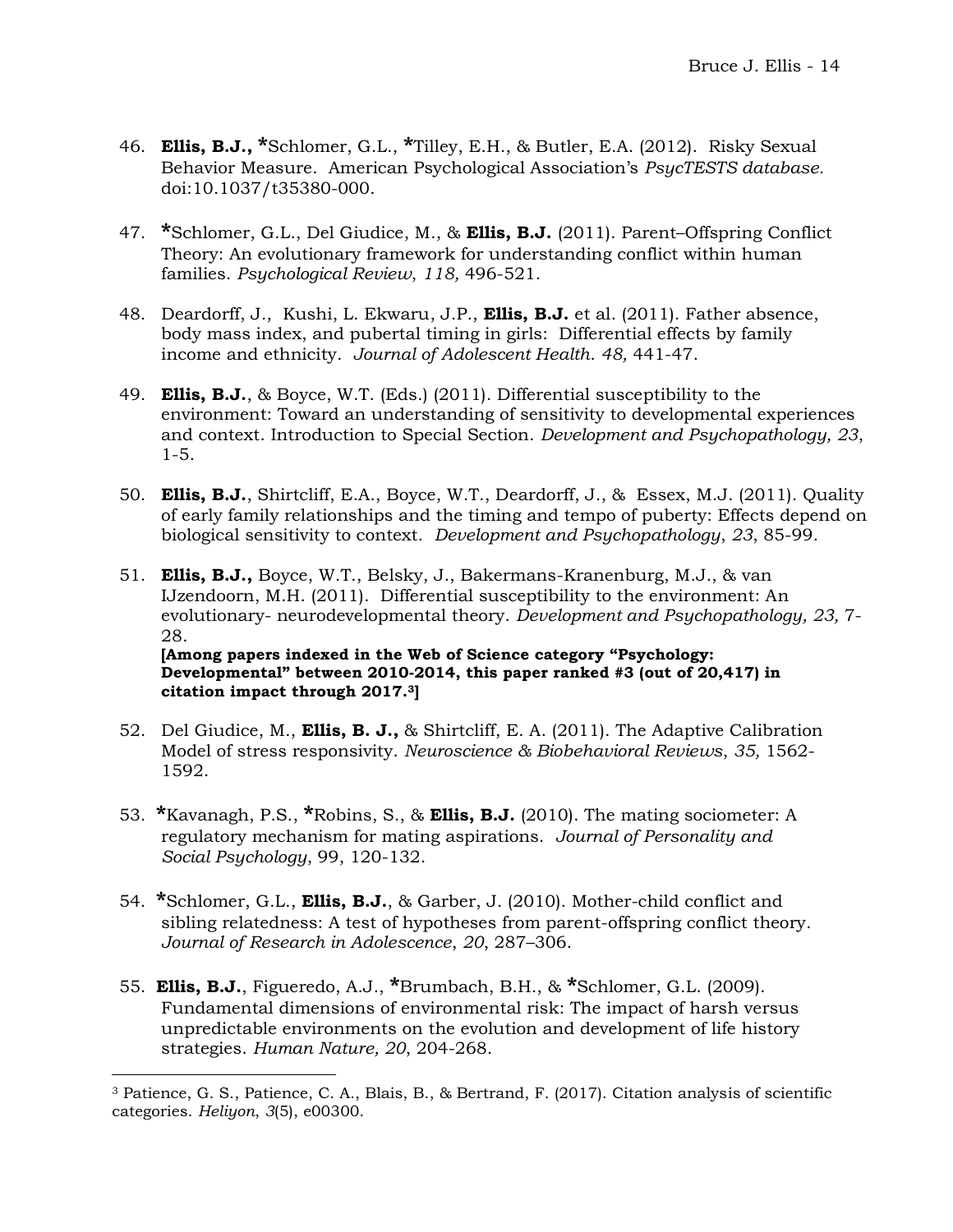#### **[Winner of the 2010** *George A. Miller Award***, American Psychological Association.]**

- 56. **\***Brumbach, B.H., Figueredo, A.J., & **Ellis, B.J.** (2009). Effects of harsh and unpredictable environments in adolescence on the development of life history strategies: A longitudinal test of an evolutionary model. *Human Nature, 20*, 25–51.
- 57. **\***Jackson, J.J., & **Ellis, B.J.** (2009). Synthesizing life history theory with sexual selection: Toward a comprehensive model of alternative reproductive strategies. Commentary in *Behavioral and Brain Sciences*, *32*, 31-32.
- 58. **\***Friesen, M.D., & **Ellis, B.J.** (2008). Convergent validation of an interview-based personality assessment: A laboratory project. *Teaching of Psychology*, 35, 1-4.
- 59. **\***Tither, J.M., & **Ellis, B.J.** (2008). Impact of fathers on daughters' age at menarche: A genetically- and environmentally-controlled sibling study. *Developmental Psychology, 44*, 1409-1420.
- 60. **Ellis, B.J.**, & Boyce, W.T. (2008). Biological sensitivity to context. *Current Directions in Psychological Science*, 17, 183-187.
- 61. Park, I.J.K., Garber, J., Ciesla, J.A., & **Ellis, B.J.** (2008). Convergence among multiple methods of measuring the family environment: Relation to depression in mothers and their children. *Journal of Family Psychology*, 22, 123-134.
- 62. **Ellis, B.J.**, & Essex, M.J. (2007). Family environments, adrenarche, and sexual maturation: A longitudinal test of a life history model. *Child Development*, *78,*  1799-1817.
- 63. Bjorklund, D.F., **Ellis, B.J.**, & Rosenberg, J.S. (2007). Evolved probabilistic cognitive mechanisms: An evolutionary approach to gene x environment x development interactions. *Advances in Child Development and Behavior, 35,* 1-36.
- 64. **\***Healey, M.D., & **Ellis, B.J.** (2007). Birth order, conscientiousness, and openness to experience: Tests of the family-niche model of personality using a within-family methodology. *Evolution & Human Behavior, 28,* 55-59.
- 65. **Ellis, B.J.**, **\***Jackson, J.J., & Boyce, W.T. (2006). The stress response systems: Universality and adaptive individual differences. *Developmental Review*, 26, 175- 212.
- 66. Boyce, W. T., & **Ellis, B.J.** (2005). Biological sensitivity to context: I. An evolutionary-developmental theory of the origins and functions of stress reactivity. *Development & Psychopathology*, *17*, 271-301.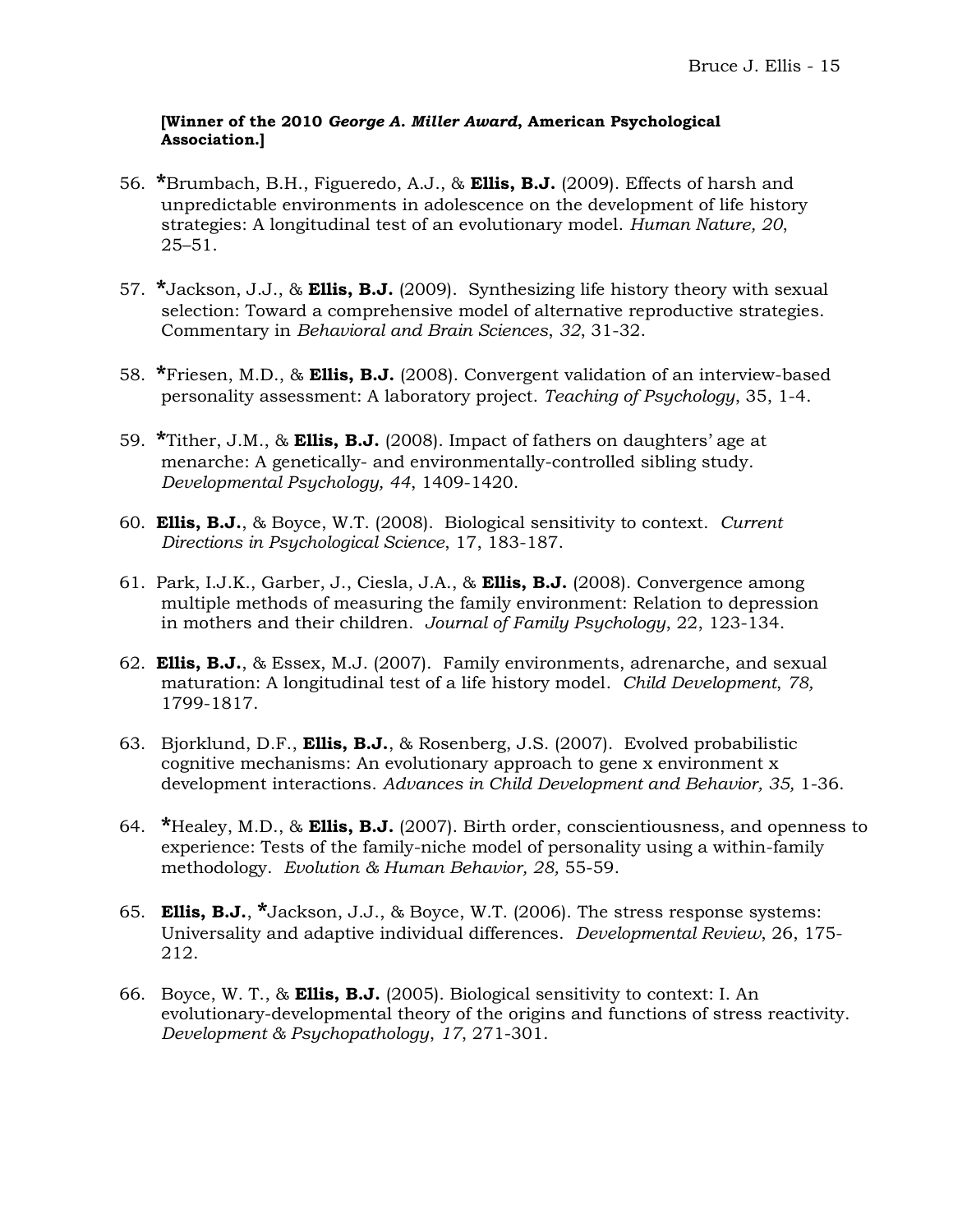- 67. **Ellis, B.J.**, Essex, M.J., & Boyce, W.T. (2005). Biological sensitivity to context: II. Empirical explorations of an evolutionary-developmental theory. *Development & Psychopathology*, *17*, 303-328.
- 68. **Ellis, B.J.** (2004). Timing of pubertal maturation in girls: An integrated life history approach. *Psychological Bulletin*, *130*, 920-958. **[Winner of the 2005** *George A. Miller Award***, American Psychological Association.]**
- 69. **Ellis, B.J.**, Bates, J.E., Dodge, K.A., Fergusson, D.M., Horwood, J.L., Pettit, G.S., & Woodward, L. (2003). Does father absence place daughters at special risk for early sexual activity and teenage pregnancy? *Child Development, 74*, 801-821.
- 70. Keenan, T., & **Ellis, B.J.** (2003). Children's performance on a false belief task is impaired by activation of an evolutionarily-canalized response system. *Journal of Experimental Child Psychology, 85,* 236-256.
- 71. **Ellis, B.J.**, Simpson, J.A., & Campbell, L. (2002). Trait-specific dependence in romantic relationships. *Journal of Personality*, *70*, 611-659.
- 72. **Ellis, B.J.**, Simpson, J.A., & Campbell, L. (2002). Trait-Specific Dependence Inventory (TSDI). American Psychological Association's *PsycTESTS database*. doi: <http://dx.doi.org/10.1037/t17053-000>
- 73. **Ellis, B.J.**, & Ketelaar, T. (2002). Clarifying the foundations of evolutionary psychology: A reply to Lloyd and Feldman. *Psychological Inquiry, 13,* 157-164.
- 74. **Ellis, B.J.**, & Garber, J. (2000). Psychosocial antecedents of variation in girls' pubertal timing: Maternal depression, stepfather presence, and marital and family stress. *Child Development, 71*, 485-501.
- 75. **Ellis, B.J.**, & Malamuth, N.M. (2000). Love and anger in romantic relationships: A discrete systems model. *Journal of Personality, 68*, 525-556.
- 76. Ketelaar, T., & **Ellis, B.J.** (2000). Are evolutionary explanations unfalsifiable? Evolutionary psychology and the Lakatosian philosophy of science. *Psychological Inquiry, 11,* 1-21.
- 77. **Ellis, B.J.**, & Ketelaar, T. (2000). On the natural selection of alternative models: Evaluation of explanations in Evolutionary Psychology. *Psychological Inquiry, 11*, 56-68.
- 78. **Ellis, B.J.**, McFadyen-Ketchum, S., Dodge, K.A., Pettit, G.A., & Bates, J.E. (1999). Quality of early family relationships and individual differences in the timing of pubertal maturation in girls: A longitudinal test of an evolutionary model. *Journal of Personality and Social Psychology, 77*, 387-401. **[Reprinted in: A.T. Vazsonyi (Ed.) (2015). Adolescence. Los Angeles: Sage Publications.]**
- 79. **Ellis, B.J.**, & Kelley, H.H. (1999). The Pairing Game: A classroom demonstration of the matching phenomenon. *Teaching of Psychology, 26,* 118-121.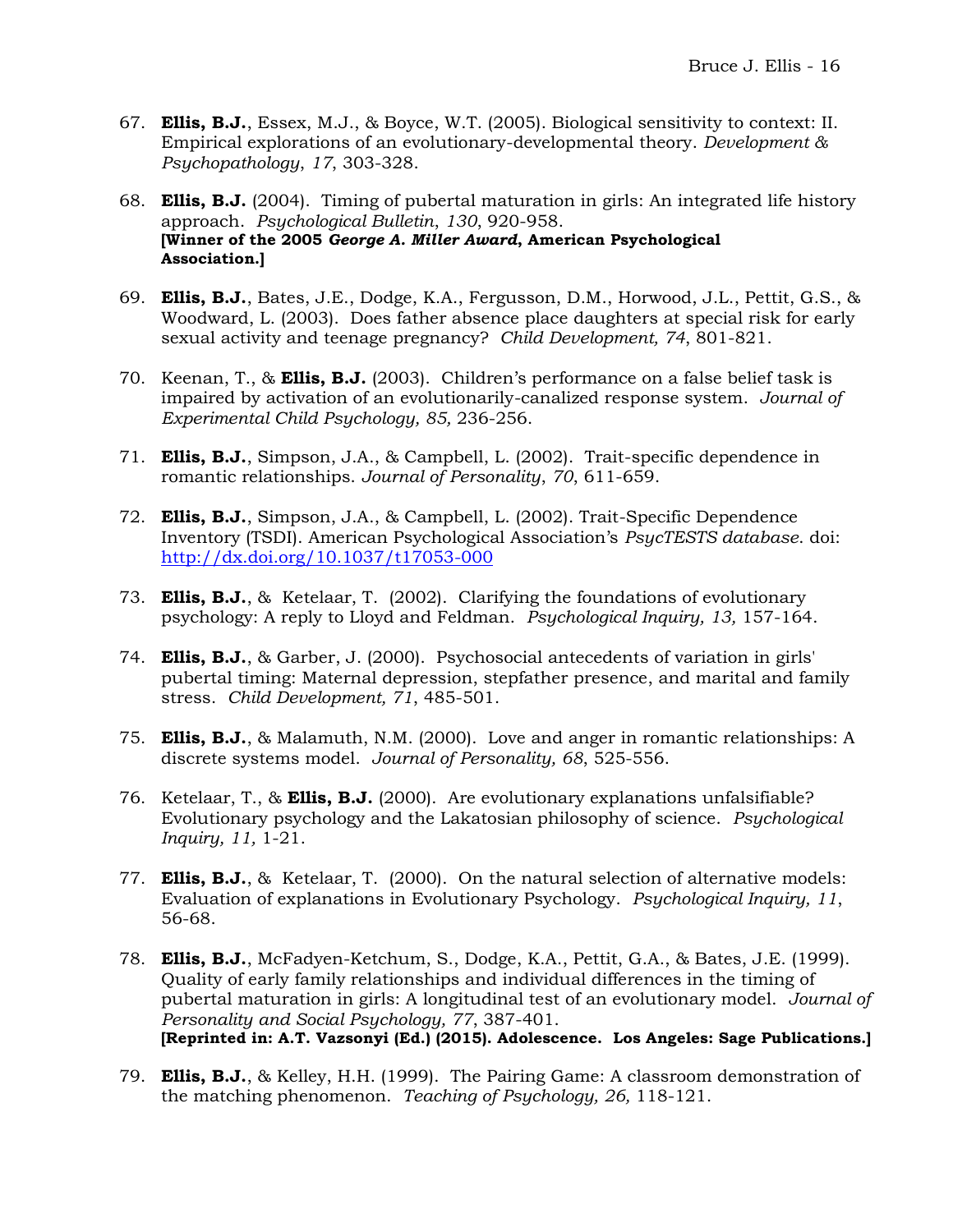- 80. **Ellis, B.J.** (1998). The partner-specific investment inventory: An evolutionary approach to individual differences in investment. *Journal of Personality*, *66,* 383- 442.
- 81. **Ellis, B.J.** (1998). The partner-specific investment inventory. American Psychological Association's *PsycTESTS database*. doi: [http://dx.doi.org/10.1037/t17055-000](http://psycnet.apa.org/doi/10.1037/t17055-000.search)
- 82. **Ellis, B.J.**, & Symons, D. (1990). Sex differences in sexual fantasy: An evolutionary psychological approach. *The Journal of Sex Research, 27,* 490-521. **[Reprinted in L.L. Betzig (Ed.) (1997).** *Human Nature: A Critical Reader***. New York: Oxford University Press.]**

# *Translational Articles*

- **Ellis, B.J.**, & **\***Van Campen, K.S. (2009). Early experience with high-risk fathers: Puberty changes in daughters. *NCFR Report, National Council on Family Relations,* March 2009, 54(1), F16-F20.
- **\***Van Campen, K.S., & **Ellis, B.J.** (2009). Early experience with different types of fathers changes puberty in daughters. *Frances McClelland Institute for Children, Youth, and Families ResearchLink*, Vol. 1, No. 3. Tucson, AZ. University of Arizona.
- **Ellis, B.**J. (2009). Educating Children Who Differ in Susceptibility to Rearing. *Florida Humanist Journal, 3,* 13-16.
- Wilson, D.S., Berch, D.B., Biglan, A., Bjorklund, D.F., **Ellis, B.J.,** et al. (2009). Learning from Mother Nature about teaching our children: Ten simple truths about childhood education from an evolutionary perspective. [http://evolution](http://evolution-institute.org/files/Ten-Truths-Aug-27-2009.pdf)[institute.org/files/Ten-Truths-Aug-27-2009.pdf](http://evolution-institute.org/files/Ten-Truths-Aug-27-2009.pdf)

# **INVITED SCHOLARLY PRESENTATIONS** *(2006-present):*

**+**Indicates that the sponsoring organization paid travel costs.

- **Ellis, B.J.** (June 7, 2021). Hidden talents in harsh environments: An adaptationbased approach to resilience. Invited colloquium, Frank Porter Graham Child Development Institute, University of North Carolina, Chapel Hill, NC. Zoom presentation.
- **Ellis, B.J.** (March 26, 2021). Hidden talents in harsh environments: An adaptationbased approach to resilience. Invited colloquium, Department of Psychology, University of Illinois, Urbana-Champaign, IL. Zoom presentation.
- **Ellis, B.J.** (November 20, 2020). Hidden talents in harsh environments: An adaptation-based approach to resilience. Invited colloquium, P50 Capstone Center for Healthy Children, The Pennsylvania State University, and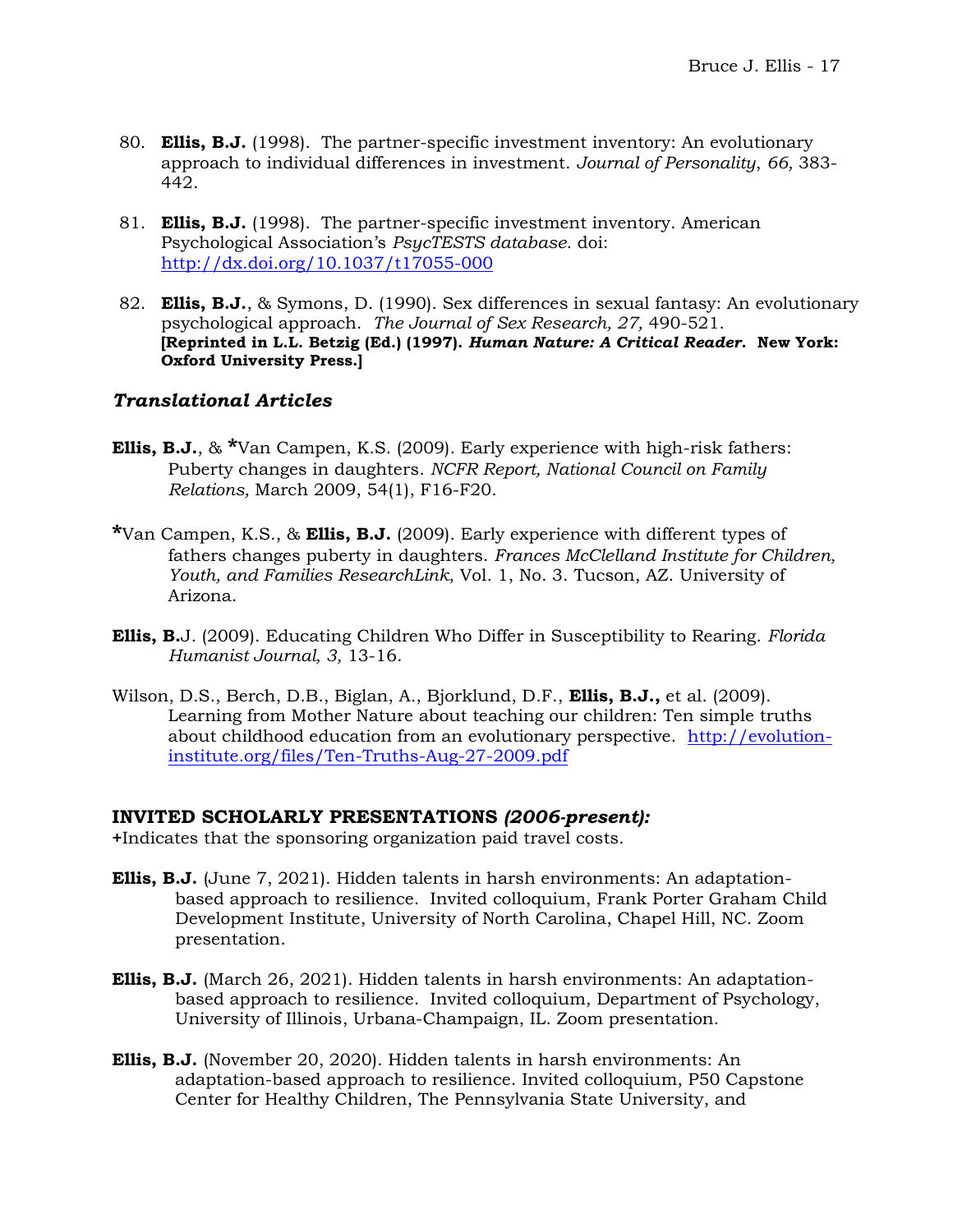Universitätsmedizin, Berlin. Zoom presentation.

- **+Ellis, B.J.** (October 24, 2019). Hidden talents in harsh environments: An adaptationbased approach to resilience. Invited plenary address, workshop on Ethology, Psychology, Psychiatry: An Evolutionary approach. Ettore Majorana Foundation and Centre for Scientific Culture, Erice, Sicily.
- **+Ellis, B.J.** (May 10, 2019). Hidden talents in harsh environments. Invited colloquium, Department of Education and Counseling Psychology, State University of New York, Albany, NY.
- **+Ellis, B. J.** (August 2, 2018). Beyond risk and protective factors: An adaptation-based approach to resilience. Invited plenary address, The International Society for Evolution, Medicine and Public Health, Park City, UT.
- **+Ellis, B.J.** (May 22, 2018). Developmental adaptation and differential susceptibility to stress: Implications for CVD interventions. Invited plenary address, National Heart, Lung, and Blood Institute Workshop on "Social Determinants of Health: Early Life Adversity as a Contributor to Disparities in Cardiovascular Diseases." Bethesda, MD.
- **Ellis, B.J.** (April 5, 2018). The role of paternal investment in regulating daughter's sexual development and behavior. Invited colloquium, Department of Anthropology, University of Utah, Salt Lake City.
- **Ellis, B.J.** (Feb. 20, 2018). Early life risk and development. Invited lecture, Families & Health: An Interdisciplinary Research Practicum, University of Utah, Salt Lake City.
- **Ellis, B.J.** (Nov. 30, 2017). Is stress good or bad?. Invited presentation, Consortium for Families and Health Research, University of Utah, Salt Lake City.
- **+Ellis, B.J.** (Nov. 16, 2017). Adversity and resilience from evolutionary, family and ecological perspectives. Invited plenary address, National Cancer Institute-CASPHR workshop on "Health Impacts of Adversity, Vulnerability and Resilience." Bethesda, MD.
- **+Ellis, B.J.** (Nov. 1, 2017). Beyond risk and protective factors: An adaptation-based approach to resilience. Invited colloquium, Department of Child and Youth Studies, Brock University, St. Catharines, ON, Canada.
- **Ellis, B.J.** (Feb. 7, 2017). Effects of fathers on puberty and sexual behavior in daughters. Interdisciplinary Seminar on Gender & Sexuality – Invited Speaker Series, University of Utah, Salt Lake City.
- **Ellis, B.J.** (Jan. 31, 2017). Understanding the effects of family stress on puberty and risky adolescent behavior: An evolutionary perspective on development and resilience. Invited lecture, Health, Society and Policy (HSP) Capstone course, University of Utah, Salt Lake City.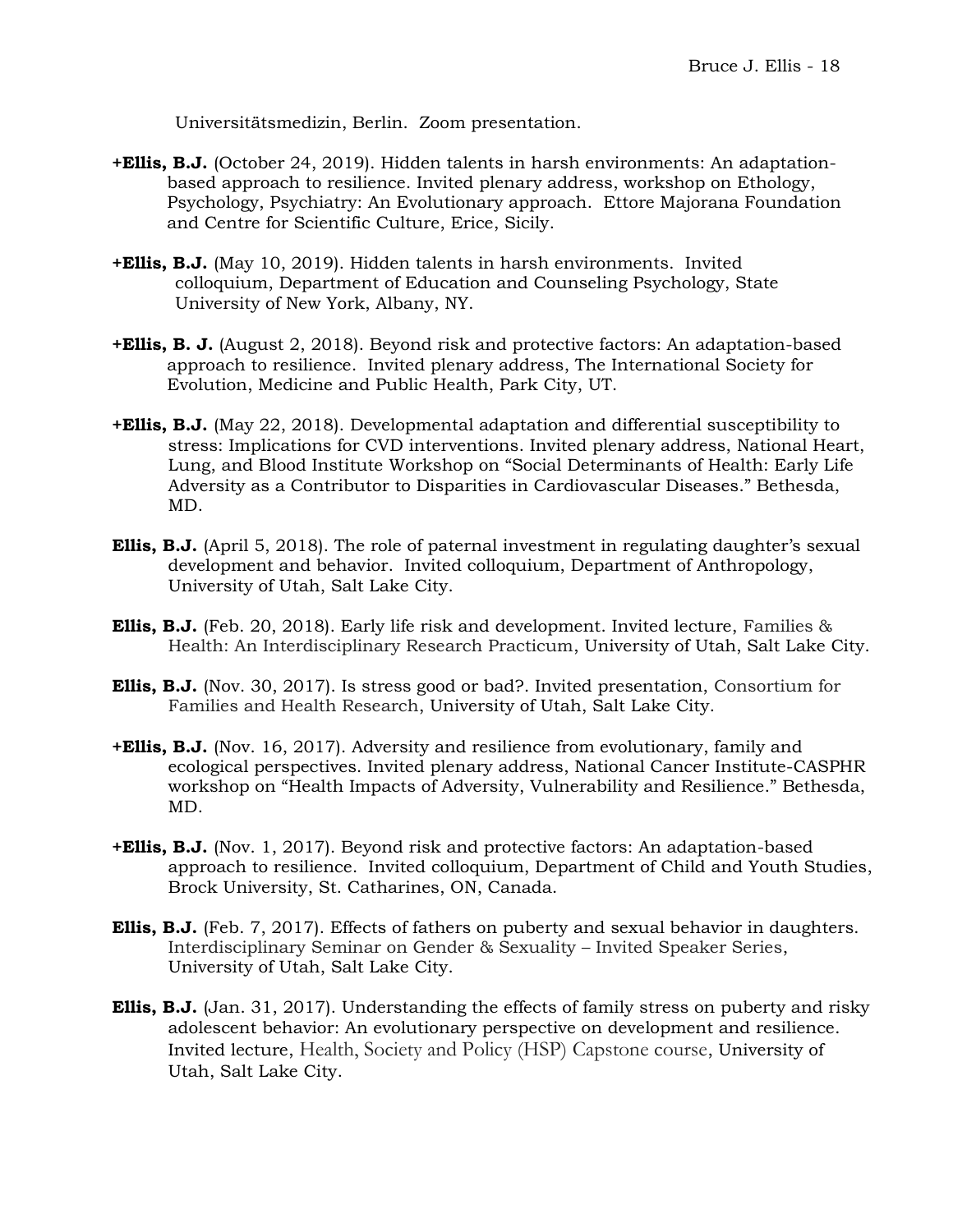- **+Ellis, B.J.** (Jan. 13, 2016). Childhood experience, pubertal development, sexual activity, and health: An integrative, life history framework. Invited colloquium, Consortium for Families and Health Research, University of Utah, Salt Lake City.
- **+Ellis, B.J.** (Jan. 11, 2016). Childhood experience, pubertal development, sexual activity, and health: An integrative, life history framework. Invited colloquium, Behavior, Evolution, and Culture speaker series, University of California, Los Angeles.
- **+Ellis, B.J.** (Nov. 26, 2015). Beyond risk and protective factors: An adaptation-based approach to resilience. Invited keynote address, Institute for Humanities in Africa (University of Cape Town) and Centre of Excellence in Human Development (University of Witwatersrand) Symposium on Humanities Meets Biology. University of Cape Town, South Africa.
- **+Ellis, B.J.** (Nov. 18, 2015). The Meaningful Roles intervention: An evolutionary approach to reducing bullying and increasing prosocial behavior. Invited colloquium, Department of Sociology, University of Groningen, the Netherlands.
- **+Ellis, B.J.** (Nov. 13, 2015). Childhood experience, pubertal development, sexual activity, and health: An integrative, life history framework. Invited keynote address, Netherlands Developmental Science (VNOP-ISED-CAS) Research Days, Leiden University, the Netherlands.
- **+Ellis, B.J.** (Sept. 30, 2015). Beyond risk and protective factors: An adaptation-based approach to resilience. Invited plenary address, Penn State's Fourth Annual Conference on Child Protection and Well-Being: New Frontiers in the Biology of Stress, Maltreatment and Trauma, Pennsylvania State University, State College, PA.
- **+Ellis, B.J.** (June 17, 2015). Beyond risk and protective factors: Rethinking the role of stress in regulating child development and resilience. Invited keynote address, Pathways to Resilience: Beyond Nature vs. Nurture conference, Dalhousie University, Halifax, Nova Scotia.
- **+Ellis, B.J.** (April 10, 2015). The Adaptive Calibration Model of stress responsivity: An empirical test in the TRAILS study. Invited colloquium, Department of Psychology, University of New Mexico, Albuquerque, NM.
- **Ellis, B.J.** (Feb. 26, 2015). An Evolutionary Approach to Reducing Bullying: The Meaningful Roles Intervention. Invited presentation, Lifespan Social Personality preconference, Society for Personality and Social Psychology, Long Beach, CA.
- **Ellis, B.J.** (Feb. 26, 2015). The Adaptive Calibration Model of stress responsivity: An empirical test in the TRAILS study. Invited presentation, Evolutionary Psychology preconference, Society for Personality and Social Psychology, Long Beach, CA.
- **+Ellis, B.J.** (Feb. 19, 2015). Understanding the effects of early life stress on pubertal development, executive function, and risky adolescent behavior: An integrated, life history approach. Invited colloquium, Department of Psychology, University of Massachusetts, Amherst, MA.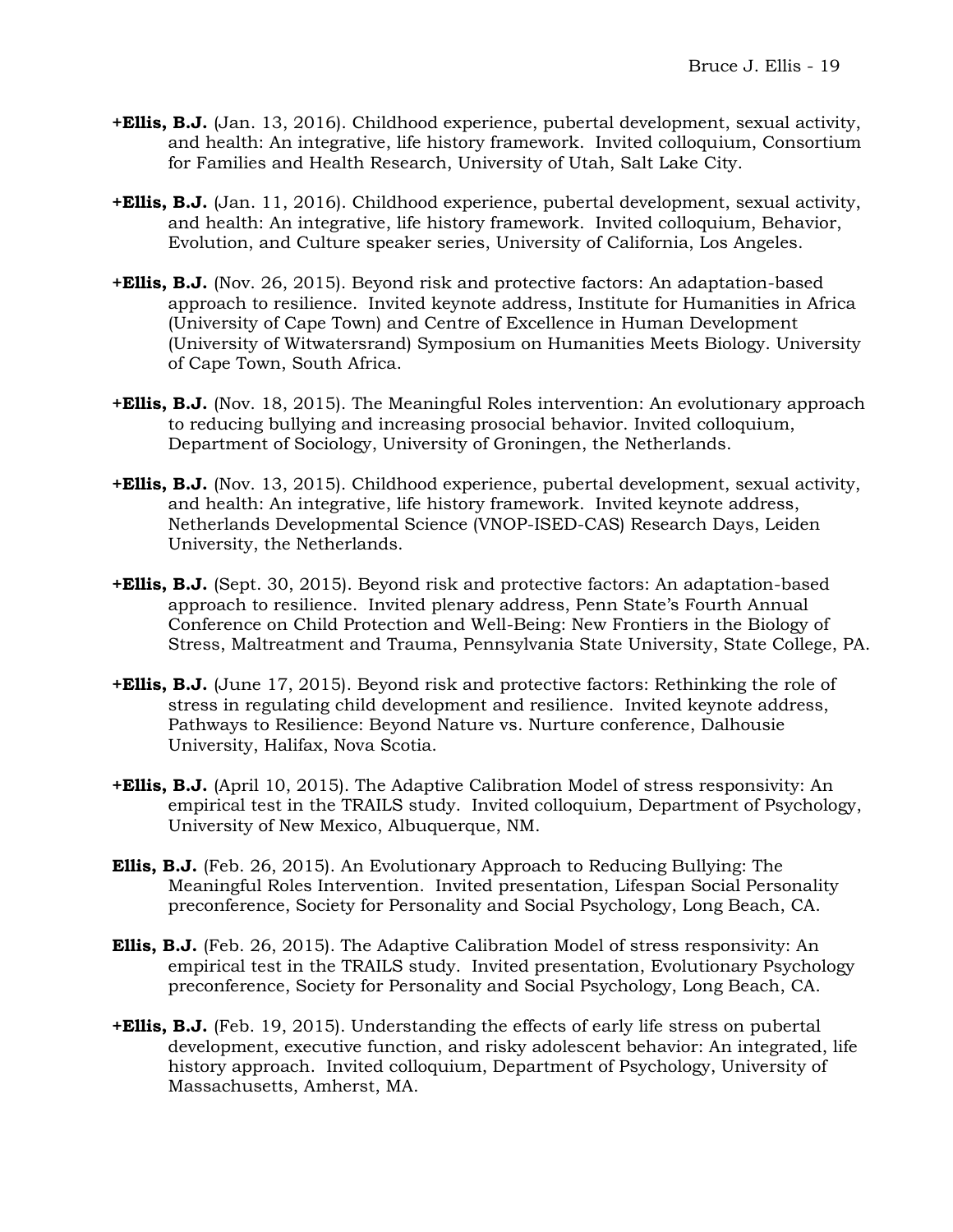- **+Ellis, B.J.** (Feb 10, 2015). The Fertility Challenge: A View from Life History Theory. Invited plenary address, Psychology and Public Policy Conference: Is Low Fertility Here Stay or Can Singapore Make More Babies? Singapore Management University, Singapore.
- **+Ellis, B.J.** (Feb 10, 2015). Beyond Allostatic Load: Rethinking the Role of Stress in Regulating Human Development. Invited keynote address, Psychology and Public Policy Conference: Is Low Fertility Here Stay or Can Singapore Make More Babies? Singapore Management University, Singapore.
- **+Ellis, B.J.** (Nov. 7, 2014). Biological Sensitivity to Context. Invited colloquium, Department of Psychology, New Mexico State University, Las Cruces, NM.
- **+**Nesse, R., Brüne, M., **Ellis, B.J.,** Nettle, D., Stein, D.J., & Troisi, A. (Oct. 31, 2014). Evolution, mental disorders, and global health. Invited presentation, Symposium on Evolution and Global Health, Arizona State University Center for Evolution and Medicine, Tempe, AZ.
- **+Ellis, B.J.** (June 11, 2014). Understanding the effects of early life stress on pubertal development, executive function, and risky adolescent behavior: An integrated, life history approach. Invited colloquium, Bloomberg School of Public Health, Johns Hopkins University, Baltimore, MD.
- **+Ellis, B.J.** (Feb. 7, 2014). Adaptive patterns of stress responsivity. Invited colloquium, Department of Psychology, University of Denver, Denver, CO.
- **+Ellis, B.J.** (Nov. 3, 2013). The Adaptive Calibration Model of stress responsivity. Invited plenary address, Victoria University Interdisciplinary Conference on Intimate Relationships. Wellington, New Zealand
- **+Ellis, B.J.** (Oct. 31, 2013). Effects of fathers on puberty and sexual behavior in daughters: Establishing causation. Invited presentation, Victoria University Symposium on the Science of Intimate Relationships. Wellington, New Zealand
- **+Ellis, B.J.** (Oct. 15, 2013). Adaptive patterns of stress responsivity. Invited colloquium, Department of Human Development and Social Policy, Northwestern University, Evanston, IL.
- **+Ellis, B.J.** (Sept. 26, 2013). Puberty-specific changes, early puberty, and what families can do about it. Invited presentation to AbbVie advisory board on Psychosocial Aspects of Central Precocious Puberty, Chicago, IL.
- **+Ellis, B.J.** (July 23, 2013). Invited colloquium and workshop leader: Evolutionary-Developmental Psychology: Progress and Challenges. Radboud University Nijmegen, the Netherlands
- **+Ellis, B.J.** (July 3, 2013). Biological Sensitivity to Context. Invited plenary address, The Influential Child Conference, Hebrew University, Jerusalem, Israel.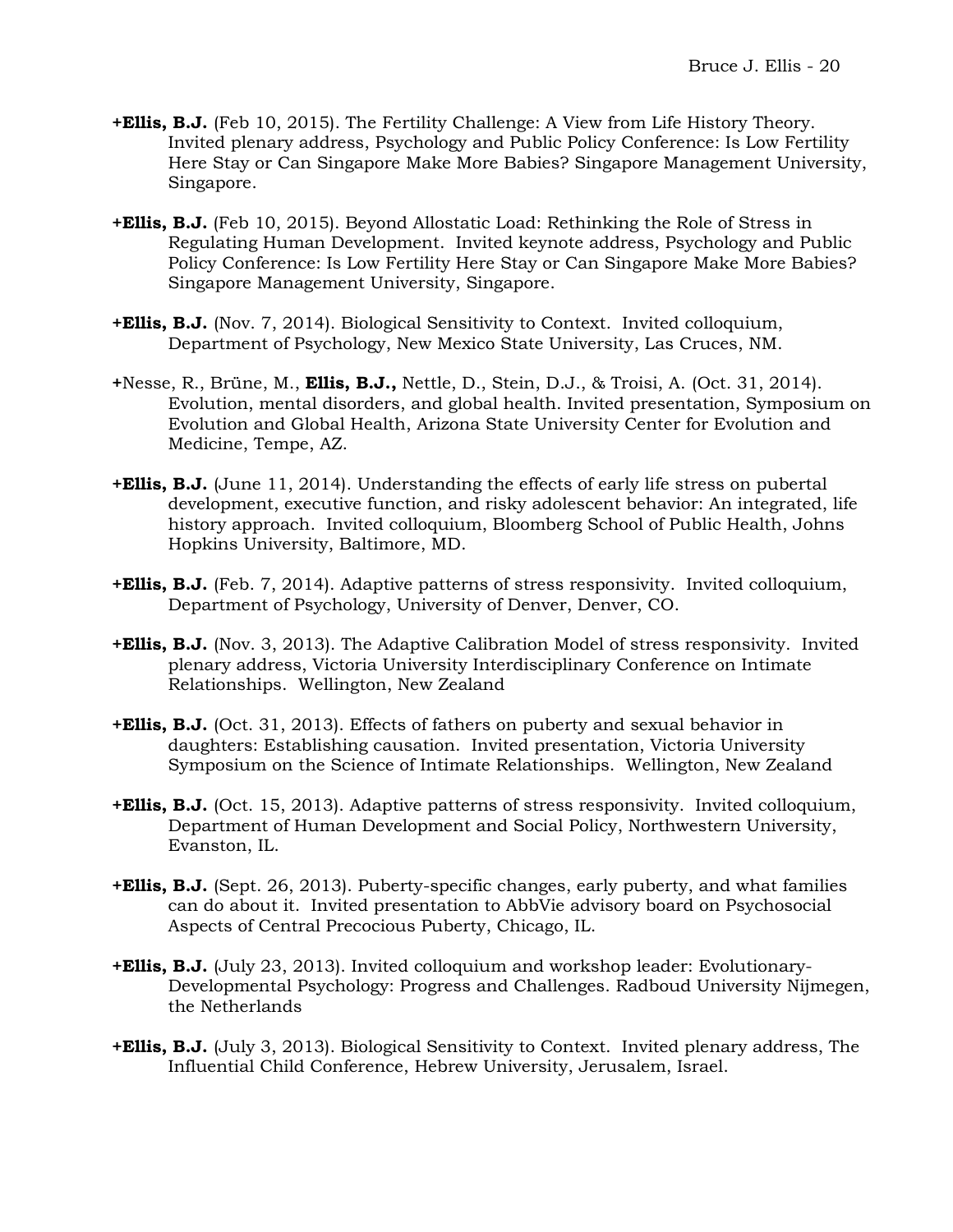- **+Ellis, B.J.** (June 15, 2013). Rethinking stress-mediated disease processes: The critical role of life history strategy. Invited plenary address, Second International Biannual Evolution and Cancer Conference, University of California San Francisco.
- **Ellis, B.J.** (April 17, 2013). What's In It for the Adolescent? An Evolutionary Approach to Bullying and Aggression—And What to do About it? Invited presentation, Evolutionary-Developmental Psychology preconference, Society for Research in Child Development, Seattle, WA.
- **+Ellis, B.J.** (April. 16, 2013). What's In It for the Adolescent? An Evolutionary Approach to Bullying and Aggression—And What to do About it? Invited colloquium, Department of Anthropology, Washington State University, Vancouver, WA.
- **+Ellis, B.J.** (Mar. 13, 2013). Beyond Allostatic Load: Rethinking the Role of Stress in Regulating Human Development. Invited plenary address, Annual meeting of the American Psychosomatic Society, Miami, FL.
- **Ellis, B.J.** (Dec. 10, 2012). Beyond Allostatic Load: Rethinking the Role of Stress in Regulating Human Development. Invited colloquium, College of Nursing research seminar, University of Arizona, Tucson, AZ.
- **+Ellis, B.J.** (Nov. 15, 2012). Beyond Allostatic Load: Rethinking the Role of Stress in Regulating Human Development. Invited colloquium, Department of Psychology, Arizona State University, Tempe, AZ.
- **+Ellis, B.J.** (Oct. 10, 2012). Beyond Allostatic Load: Rethinking the Role of Stress in Human Development. Invited colloquium, Department of Psychology, University of New Orleans, New Orleans, LA.
- **+Ellis, B.J.** (May 2, 2012). Rethinking the Role of Stress in Human Development. Invited colloquium, Seminars in Clinical Research series, The Rockefeller University, New York City.
- **+Ellis, B.J.** (April 14, 2012). Effects of fathers on puberty and sexual behavior in daughters: Establishing causation. Invited plenary address, Bowen Center for the Study of the Family, Workshop on the Family and the Brain: An Integrated Circuit, Marymount University, Arlington, VA.
- **Ellis, B.J.** (Feb. 3, 2012). The evolutionary basis of risky adolescent behavior: Implications for science, policy, and practice. Invited colloquium, Department of Psychology, University of Arizona.
- **+Ellis, B.J.** (Nov. 18, 2011). The stress response system as a mechanism of developmental calibration. Invited presentation, National Evolutionary Synthesis Center, Workshop on Evolutionary Mismatch and What To Do About It, Duke University, Durham, NC.
- **+Ellis, B.J.** (Nov. 9, 2011). The evolutionary basis of risky adolescent behavior: Implications for science, policy, and practice. Invited colloquium, Prevention Research Center, Penn State University. [*Cancelled*]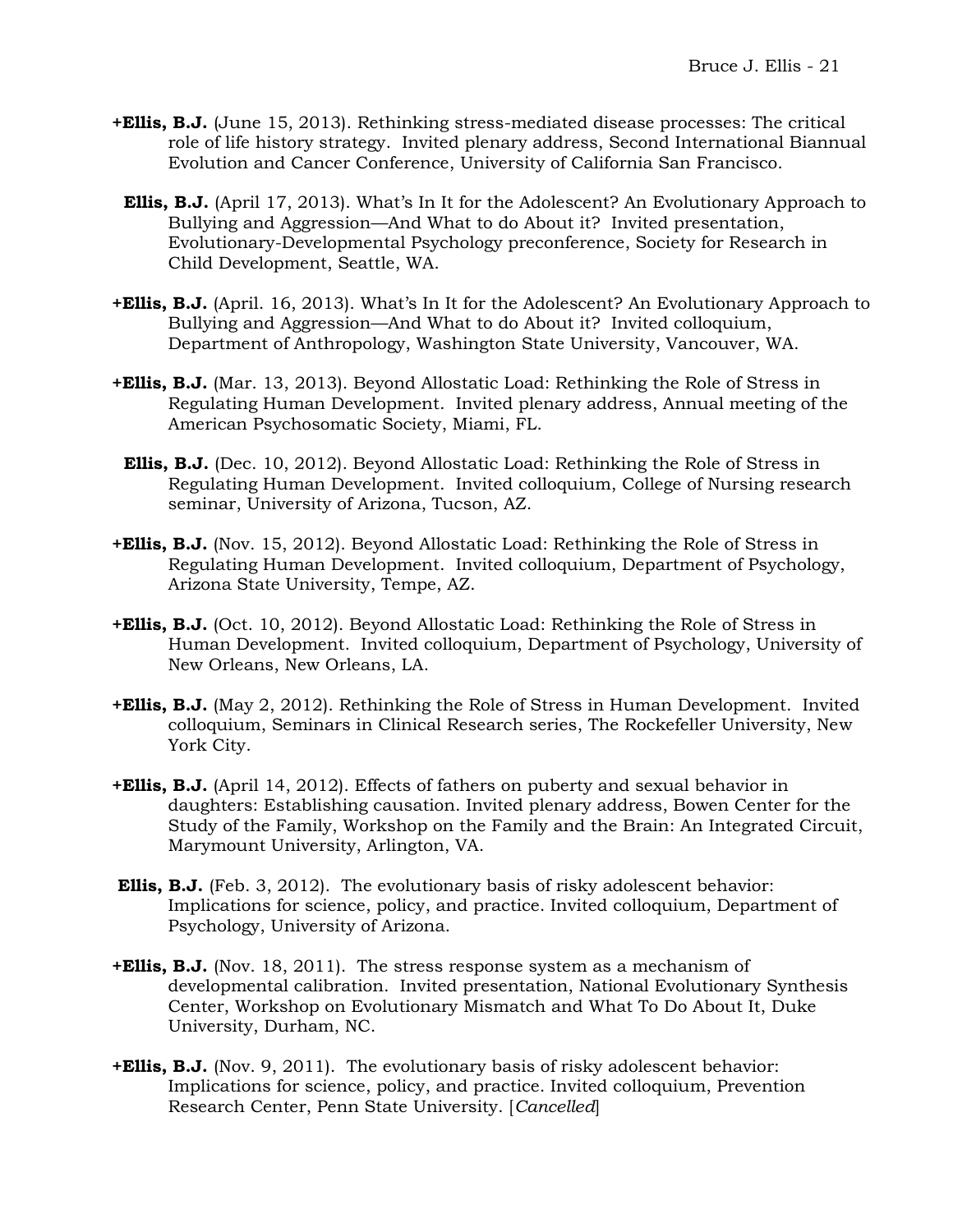- **Ellis, B.J.** (Oct. 19, 2011). The stress response system as a mechanism of developmental calibration. Invited presentation, the Mind, Brain, and Body Research Collaborative, University of Arizona.
- **+Ellis, B.J.** (August 4, 2011). Ecological contexts of parenting and early life history strategy: Distinguishing harshness and unpredictability. Invited George A. Miller Award Address. Presented at the annual meeting of the American Psychological Association, Washington, D.C.
- **+Ellis, B.J.** (May 19, 2011). The evolutionary basis of risky adolescent behavior: Implications for science, policy, and practice. Invited plenary address, 5th Isik Savasir Clinical Psychology Conference, Turkish Psychological Association, Aydin, Turkey.
- **+Ellis, B.J.** & Del Giudice, M. (May 12, 2011). The stress response system as a mechanism of developmental calibration. Invited plenary address, European Science Foundation Symposium on The Mismatch Hypothesis of Psychiatric Disease, Groningen, The Netherlands.
- **+Ellis, B.J.** & Del Giudice, M. (May 11, 2011). The adaptive calibration model of stress responsivity. Invited plenary address, Symposium on Epigenetics and Behavior, School of Behavioral and Cognitive Neuroscience, University of Groningen, The Netherlands.
- Del Giudice, M., **Ellis, B.J.,** & Shirtcliff, E.A. (March 30, 2011). The stress response as a mechanism of adaptive calibration: Implications for developmental theory, empirical research, and intervention. Invited plenary address, Evolution and Child Development Preconference, Society for Research in Child Development, Montreal, Quebec.
- **+Ellis, B.J.** (April 5, 2011). The evolutionary basis of risky adolescent behavior: Implications for science, policy, and practice. Invited colloquium, Institute for Child Development, University of Minnesota.
- **+Ellis, B.J.** (March 31, 2011). Invited Program, symposium chair. Beyond mental health: An evolutionary analysis of adolescent development Under risky and supportive environmental conditions. Society for Research in Child Development, Montreal, Quebec.
- **+Ellis, B.J.** (October 22, 2010). Ecological contexts of parenting and early life history strategy: Distinguishing harshness and unpredictability. Plenary address, Workshop on Social and Biological Determinants of Parenting, University of Toronto. Sponsored by the Society for Research on Child Development.
- **+Ellis, B.J.** (May 13, 2010). Life history, resource allocation, and consumption. Invited plenary address, The Interdisciplinary Science of Consumption, First annual Michigan Meeting, University of Michigan, Ann Arbor, MI.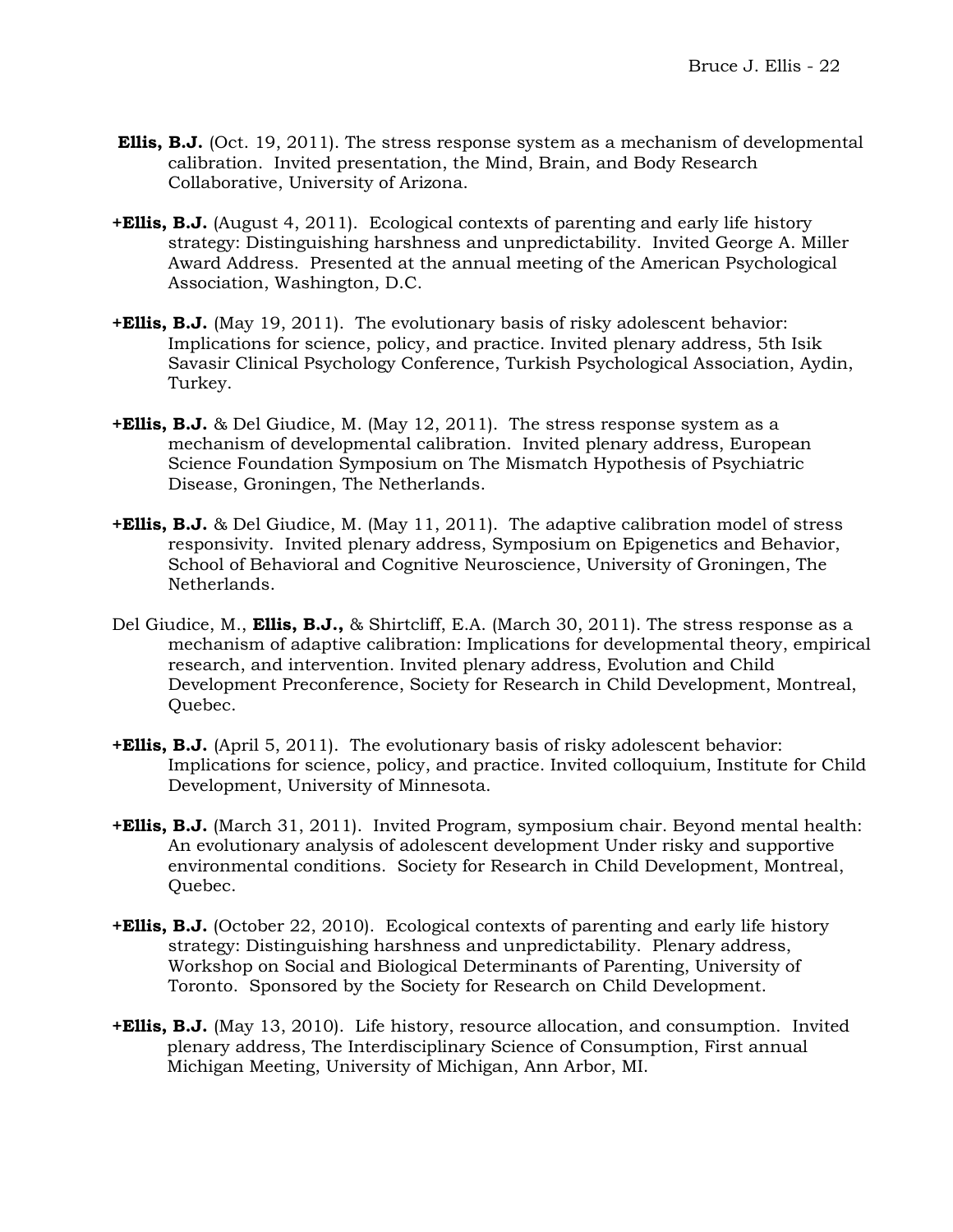- **+Ellis, B.J.** (March 12, 2010). Childhood experience, puberty, and adolescent behavior. Invited program "Views by Two" (with Donna Spruijt-Metz), Society for Research in Adolescence, Philadelphia, PA.
- **+Ellis, B.J.** (Nov. 5, 2009). Thinking outside the box of mental health: An evolutionary perspective on parent-child relationships and adolescent development. Invited plenary address, Socio-Ecological Foundations of Intimacy pre-conference, International Association for Relationship Research, University of Kansas, Lawrence, KS.
- **Ellis, B.J.** (Nov. 2, 2009). Adolescent Risk Behaviors: The Need for an Evolutionary Analysis. Opening presentation for Community Roundtable Discussion, co-hosted by the Evolution Institute and Frances McClelland Institute, University of Arizona, Tucson, AZ.
- **Ellis, B.J.** (Oct. 31, 2009). Thinking outside the box of mental health: An evolutionary perspective on adolescent risk behavior. Invited Presentation, Evolution Institute workshop on Adolescent Risk Behavior, University of Arizona, Tucson, AZ.
- **+Ellis, B.J.** (Sept. 10, 2009). Family environments, adrenarche, and pubertal timing. Invited Presentation, Lawson Wilkins Pediatric Endocrine Society (LWPES) / European Society for Paediatric Endocrinology (ESPE) 8th Joint Meeting, New York City, NY.
- **Ellis, B.J.** (March 6, 2009). Fathers Really Matter: Early Experiences with Dad Changes Puberty and Sexual Behaviors in Daughters. Norton Endowed Chair Lecture in honor of the Dedication of Frances McClelland Institute, University of Arizona.
- **+Ellis, B.J.** (Feb. 5, 2009). Effects of Fathers on Puberty and Sexual Behavior in Daughters: Establishing Causation. Invited plenary address, Evolutionary Psychology Preconference, Society for Personality and Social Psychology, Tampa Bay, FL.
- **+Ellis, B.J.** (Feb 3, 2009). Biological Sensitivity to Context, Family Environments, and Pubertal Development. Invited Colloquium, Department of Human Development and Family Studies, Auburn University, Auburn, AL.
- **+Ellis, B.J.** (November, 14, 2008). Children Vary in their Susceptibility to Rearing Experiences: Implications for Early Childhood Education. Invited Presentation, Evolution Institute workshop on Early Childhood Education, University of Miami, Coral Gables, FL.
- **Ellis, B.J.** (February 19, 2008). Annual Report of Faculty Citations: Prospects and Pitfalls. Invited presentation to the Norton School of Family and Consumer Sciences, University of Arizona.
- **+Ellis, B.J.** (November, 8, 2007). Stress, Family Composition and Pubertal Timing. Invited presentation, 4th annual conference of the Breast Cancer and the Environment Research Centers, Cincinnati, OH.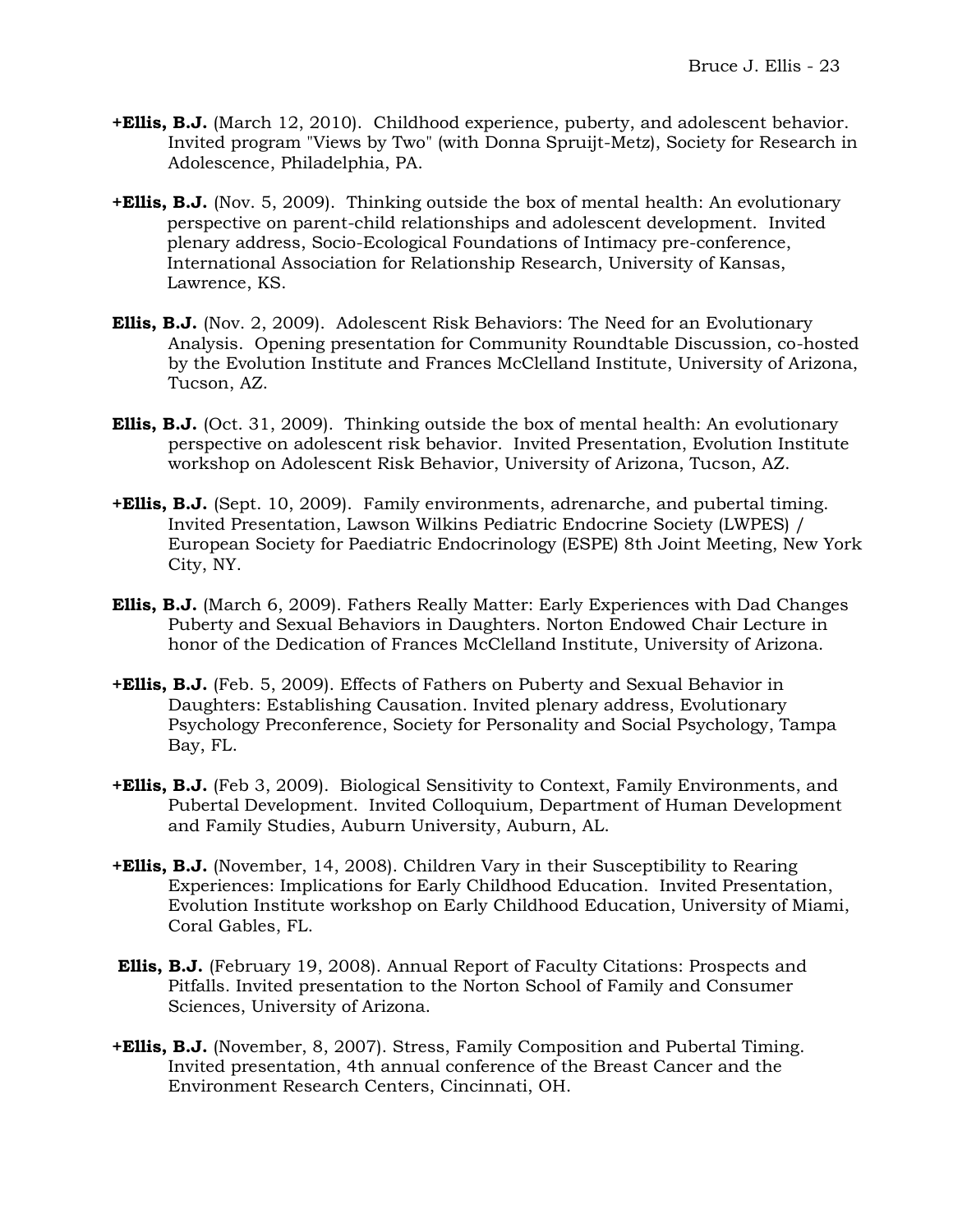- **+Ellis, B.J.** (September 27, 2007). Puberty: A biosocial nexus. Invited presentation to the Robert Wood Johnson Foundation Health & Society Scholars Program, University of California, Berkeley.
- **Ellis, B.J.** (April 1, 2007). Invited Symposium Discussant: Biological and Genetic Influences on Pubertal Status and Timing (Chair: J.E. Mendle). Society for Research in Child Development, Boston, MA.
- **+Ellis, B.J.** (November 13, 2006). Influence of family environments on development of the reproductive and stress response axes: Implications for children in the child welfare system. Invited presentation to the Oregon Social Learning Center, Eugene, OR.
- **+Ellis, B.J.** (October 6, 2006). Timing of pubertal development in girls: An evolutionary-developmental framework. Invited colloquium, Evolutionary Studies Program, Binghamton University, Binghamton, NY.
- **+Ellis, B.J.** (August 12, 2006). Timing of pubertal maturation in girls: An integrated life history approach. Invited *George A. Miller Award* address, American Psychological Association, New Orleans, LA.
- **+Ellis, B.J.** (July 11, 2006). Psychosocial influences on pubertal timing in girls: Tests of an evolutionary-developmental model. Invited colloquium, Population Sciences Seminar Series, University of California San Francisco Comprehensive Cancer Center, Oakland, CA.
- **Ellis, B.J.** (June 12, 2006). Assessment of adrenarche using salivary dhea assays. Invited presentation to Salimetrics Inc., Department of Biobehavioral Health, Penn State University, State College, PA.
- **+Ellis, B.J.** (April, 17, 2006). Quality of family environments and timing of pubertal development in girls: An evolutionary-developmental framework. Invited colloquium, Department of Anthropology, Emory University, Atlanta, GA.
- **+Ellis, B.J.** (March 17, 2006). Biological sensitivity to context: An evolutionarydevelopmental theory of the origins and functions of stress reactivity. Invited colloquium, Department of Psychology, Florida Atlantic University, Boca Raton, FL.

# **SESSION ORGANIZER FOR INTERNATIONAL CONFERENCES**

International Conference on Psychological Science, 2017, 2019 International Society for Developmental Psychobiology, 2012 National Council on Family Relations, 2012 Society for Research in Adolescence, 2012 Society for Research in Child Development, 1999, 2007, 2009, 2011, 2013, 2017 Society for Research in Child Development (special topics conference), 2018 Human Behavior and Evolution Society, 2002, 2006, 2017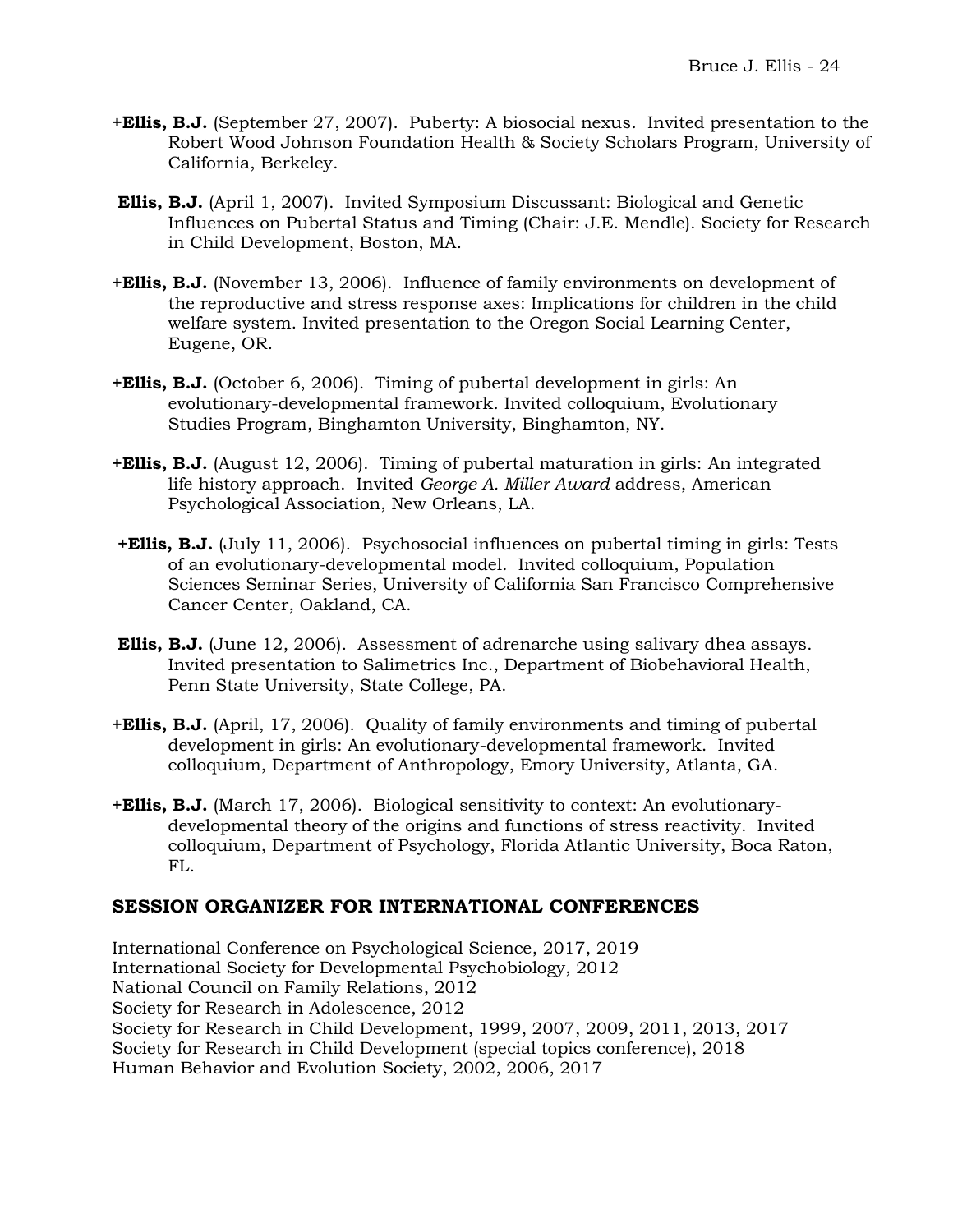# **PROFESSIONAL AFFILIATIONS:**

Association for Psychological Science Human Behavior and Evolution Society Society for Research on Adolescence Society for Research in Child Development

#### **CURRENT RESEARCH INTERESTS:**

# *Major interest areas*

Adaptive individual differences Stress-health relationships Developmental psychobiology Neurobiological susceptibility to environmental influence Evolutionary psychology Cognitive adaptations to stress

# **TEACHING**

# *Current Teaching Interests:*

Evolutionary-Developmental Psychology Biosocial Development Adolescent Health Research Methods Applied Statistical Analysis

# *Courses Taught:*

| Graduate courses | PSY/FCS/ANTH/SOC 6465: Biosocial Mechanisms of Stress, Development                                      |
|------------------|---------------------------------------------------------------------------------------------------------|
| 2017-            | and Health (Consortium for Families and Health Research, University of                                  |
| present          | Utah).                                                                                                  |
| 2014-            | Stress, Development, and Health: A Biological Embedding Approach                                        |
| 2016             | (Family Studies and Human Development, University of Arizona)                                           |
| 2005-            | Applied Statistical Analysis                                                                            |
| 2012             | (Family Studies and Human Development, University of Arizona)                                           |
| 2008-            | Research Methods in Family Studies and Human Development                                                |
| 2015             | (Family Studies and Human Development, University of Arizona)                                           |
| 2007             | Developmental Plasticity and Evolution<br>(Family Studies and Human Development, University of Arizona) |
| 2005,            | Adolescent Health                                                                                       |
| 2006             | (Family Studies and Human Development, University of Arizona)                                           |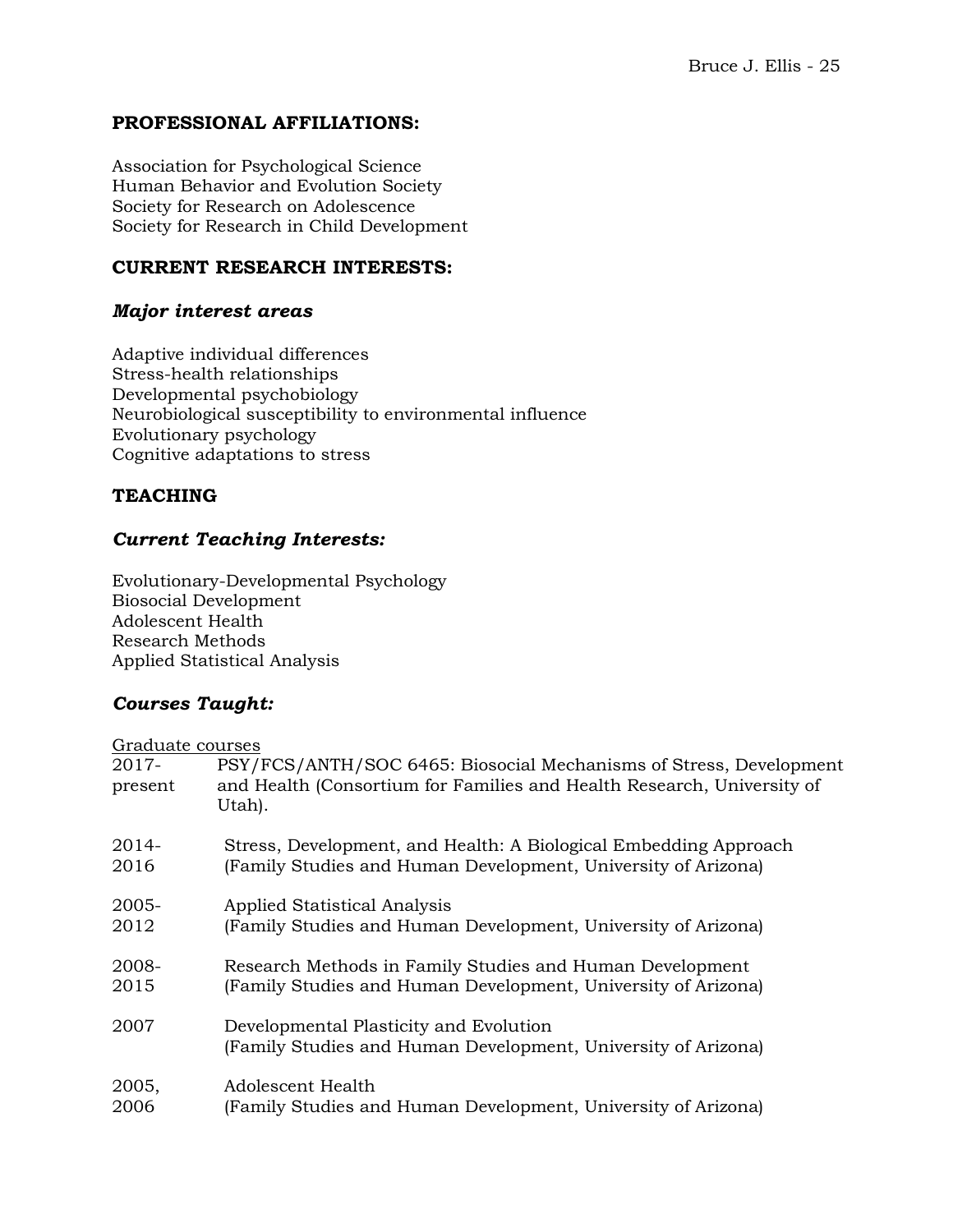| 2005,                 | <b>Biosocial Development</b>                                                                                                                           |
|-----------------------|--------------------------------------------------------------------------------------------------------------------------------------------------------|
| 2010                  | (Family Studies and Human Development, University of Arizona)                                                                                          |
| 2003                  | Developmental Psychology<br>(Department of Psychology, University of Canterbury)                                                                       |
| 2001,                 | Comparative and Evolutionary Psychology                                                                                                                |
| 2002                  | (Department of Psychology, University of Canterbury)                                                                                                   |
| Undergraduate courses |                                                                                                                                                        |
| 2017-                 | PSY/ANT:3290 Biology of Stress and Development (Department of Psychology,                                                                              |
| present               | University of Utah).                                                                                                                                   |
| 2012-<br>2016         | Men, Fatherhood & Families: Biocultural Perspectives<br>(I co-developed and coordinated this General Education course at the<br>University of Arizona) |
| 2007,                 | <b>Biosocial Development</b>                                                                                                                           |
| 2008                  | (Family Studies and Human Development, University of Arizona)                                                                                          |
| 2003                  | <b>Research Methods</b><br>(Department of Psychology, University of Canterbury)                                                                        |
| 1999-                 | Introduction to Psychology (Department of Psychology, University                                                                                       |
| 2003                  | of Canterbury), personality module                                                                                                                     |
| 2000-                 | Personality Psychology (Department of Psychology, University of                                                                                        |
| 2003                  | Canterbury)                                                                                                                                            |
| 1995,                 | Introduction to Psychology (Department of Psychology, Central                                                                                          |
| 1996                  | Michigan University)                                                                                                                                   |
| 1995,                 | Psychology of Women (Department of Psychology and Women's                                                                                              |
| 1996                  | Studies Program, Central Michigan University)                                                                                                          |
| 1995                  | Mass Media and Sexual Aggression (Department of Communication,<br>University of Michigan; co-taught with Prof. Neil Malamuth).                         |

# **SERVICE**

# *Committee memberships in international professional organizations:*

| $2021 -$ | Member, <i>Interdisciplinary Committee</i> , Society for Research in Child |
|----------|----------------------------------------------------------------------------|
| 2025     | Development.                                                               |

# *University Service:*

University of Utah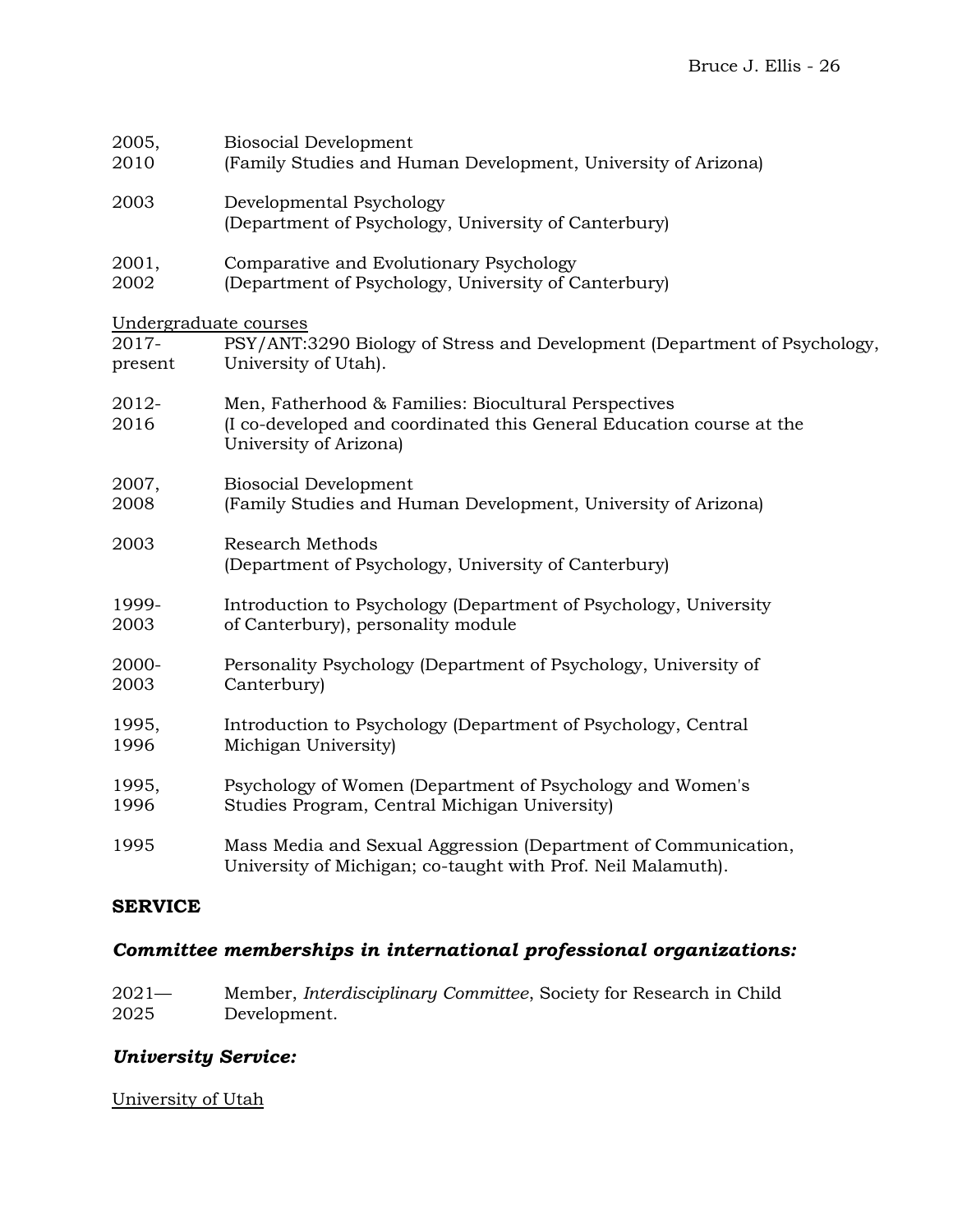2020 Reviewer for CSBS UROP applications.

2018- Member, *Research Advisory Committee*, College of Social and Behavioral Present Sciences

2016- Co-Director, *Developmental Adaptations, Stress, and Health* (DASH) Present research collaborative, Consortium for Families and Health Research.

2016- Member, *Executive Committee*, Consortium for Families and Health present Research

- 2018- Member, *Retention, Promotion, and Review (RPT) Policy Analysis* 2019 *Committee*, University of Utah.
- 2017- Member, *Personnel Committee,* Department of Psychology.
- 2016- Member, *Executive Committee*, Department of Psychology 2017

# University of Arizona

2019

| 2016          | Member, Faculty Review and Development Committee, Norton School<br>of Family and Consumer Sciences.                                                     |
|---------------|---------------------------------------------------------------------------------------------------------------------------------------------------------|
| 2013-         | Member, Search Committee for director of the Norton School of Family                                                                                    |
| 2014          | and Consumer Sciences.                                                                                                                                  |
| 2013-         | Member, Graduate Studies Committee (SARF evaluations), Norton                                                                                           |
| 2016          | School of Family and Consumer Sciences.                                                                                                                 |
| 2012-<br>2015 | Member, College of Agriculture and Life Sciences Faculty Council                                                                                        |
| 2012-         | Member, Graduate Admissions and Recruitment Committee, Norton                                                                                           |
| 2016          | School of Family and Consumer Sciences.                                                                                                                 |
| 2012          | Member, Informal Mentoring Committee for Andrea Romero, Norton<br>School of Family and Consumer Sciences                                                |
| 2012-         | Chair, Promotion/Tenure/Continuing Appointment Committee,                                                                                               |
| 2016          | Norton School of Family and Consumer Sciences.                                                                                                          |
| 2012-         | Chair, College of Agriculture and Life Sciences Post Tenure Review                                                                                      |
| 2015          | Committee.                                                                                                                                              |
| 2011          | Member, search committee for College of Agriculture and Life Sciences<br>Associate Dean and Director of the Arizona Agricultural Experiment<br>Station. |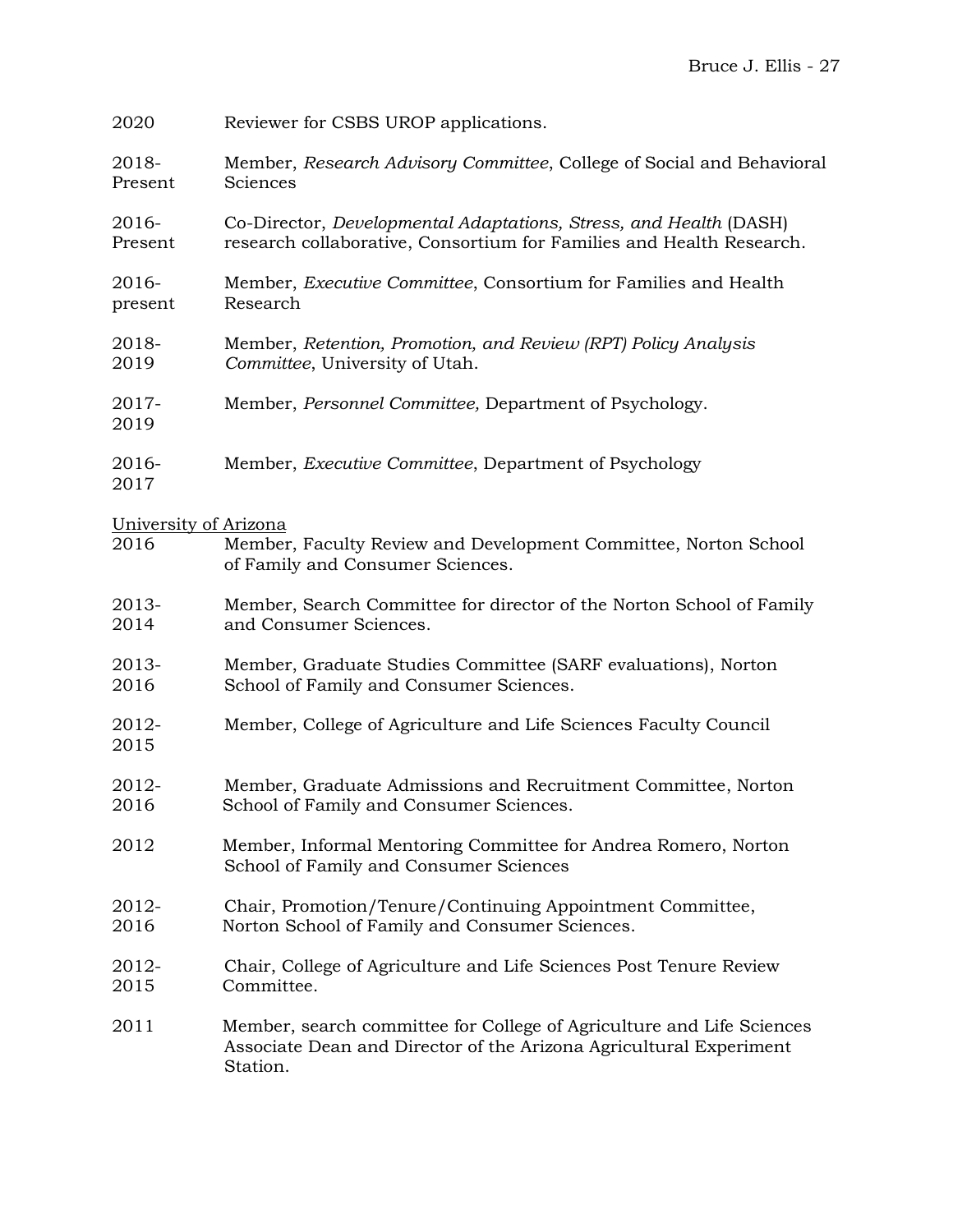| 2010             | Chair, review committee for Melissa Barnett Agricultural Experiment<br><b>Station Research Project</b>                                                       |
|------------------|--------------------------------------------------------------------------------------------------------------------------------------------------------------|
| 2008-            | Chair, interdisciplinary Fathers, Parenting, and Families Initiative,                                                                                        |
| 2016             | Frances McClelland Institute.                                                                                                                                |
| 2005-            | Chair, Human Subjects Protection Committee, Norton School of Family                                                                                          |
| 2012             | and Consumer Sciences                                                                                                                                        |
| 2008-            | Member, Frances McClelland Institute Strategic Advisory Team, Norton                                                                                         |
| 2016             | School of Family and Consumer Sciences                                                                                                                       |
| 2005-            | Member, Graduate Studies Committee, Division of Family Studies and                                                                                           |
| 2007             | Human Development                                                                                                                                            |
| 2008-            | Chair, Graduate Studies Committee, Division of Family Studies and                                                                                            |
| 2011             | Human Development                                                                                                                                            |
| 2008-            | Member, Promotion & Tenure Committee, Norton School of Family and                                                                                            |
| 2010             | <b>Consumer Sciences</b>                                                                                                                                     |
| 2008-<br>2009    | Member, Search Committee for Assistant Professor in Early Childhood/<br>Childhood Development, Norton School of Family and Consumer<br>Sciences              |
| 2008             | Chair, Ad Hoc Committee on Faculty Research Annual Citation Report,<br>Norton School of Family and Consumer Sciences                                         |
| 2008             | Member, Ad Hoc Programmatic Priorities Committee, Division of Family<br>Studies and Human Development                                                        |
| 2007-            | Member, Curriculum Committee, College of Agriculture and Life                                                                                                |
| 2009             | Sciences                                                                                                                                                     |
| 2004-            | Chair, Website Development Committee, Division of Family Studies and                                                                                         |
| 2007             | Human Development                                                                                                                                            |
| 2004-            | Co-organizer, Division of Family Studies and Human Development                                                                                               |
| 2005             | colloquium series                                                                                                                                            |
| 2004-<br>2008    | Member, Search Committee for John and Doris Norton Endowed Chair<br>in Fathers, Parenting, and Families, Division of Family Studies and<br>Human Development |
|                  | University of Canterbury                                                                                                                                     |
| 2001-            | Joint Academic Grievances Committee, Psychology Department                                                                                                   |
| 2004             | representative                                                                                                                                               |
| $2001 -$<br>2004 | Health and Safety Officer, Department of Psychology                                                                                                          |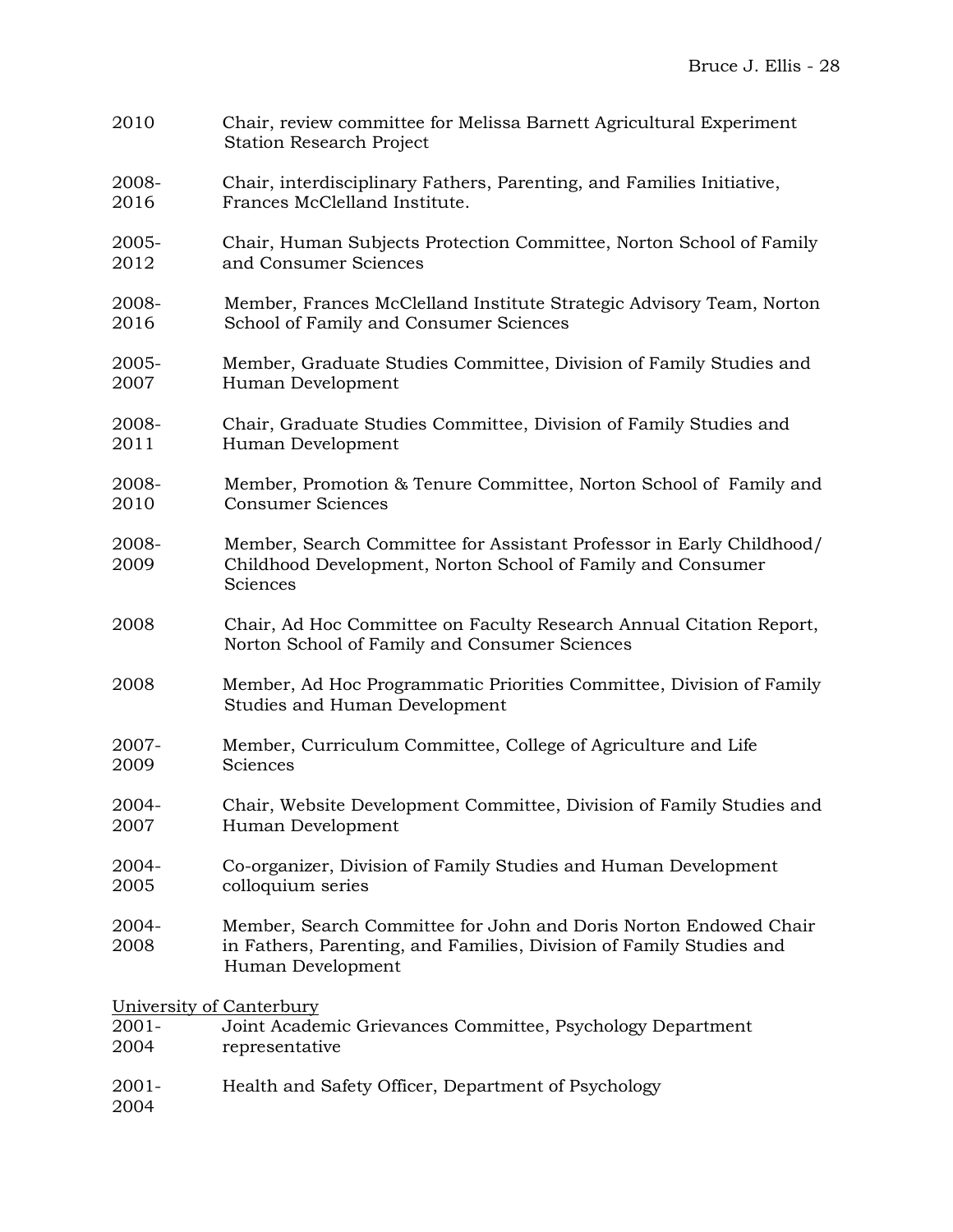| 2000-<br>2002 | Member, Curriculum Committee, Department of Psychology                |
|---------------|-----------------------------------------------------------------------|
| 2000-         | Member, Search Committee for Lectureship in Quantitative-Experimental |
| 2001          | Psychology, Department of Psychology                                  |
| 2000-         | Member, Search Committee for Lectureship in Health Psychology,        |
| 2001          | Department of Psychology                                              |

# *Editorial Work and External Reviews:*

Editor of Special Issues

- Lead editor (with Katie McLaughlin), special issue of *Development & Psychopathology* on "Dimensions of early experience and adaptive and maladaptive development." Publication date: Spring, 2022. **[This Special Issue includes 22 articles, all of which I am involved in editing.]**
- Lead editor (with Tom Boyce), special issue of *Development & Psychopathology* on "Differential susceptibility to environmental Influence." Publication date: January, 2011.
- Lead editor (with David Bjorklund), special issue of *Developmental Psychology* on "Beyond Mental Health: An Evolutionary Analysis of Development under Risky and Supportive Environmental Conditions." Publication date: May, 2012.

Reviewer for Academic Book Publishers

Guilford Publications, 2009 Blackwell Publishers, 2006, 2005 Cambridge University Press, 2005 Oxford University Press, 2006, 2018 Psychology Press, 2004 Sage Publications, 2006 Wadsworth Publishing, 2005

Reviewer for Federal Grants and Foundations National Science Foundation, 2010, 2009 Netherlands Organisation for Scientific Research, 2016, 2012 Anthony Marchionne Foundation, 2010 The Reversibility Network--National Institute on Aging, 2020 United States-Israel Binational Science Foundation, 2019

Panel and Award Reviewer for National Conferences

Society for Research on Adolescence: Reviewer for Panel 13: "Neurobiological Mechanisms" for the 2016 biennial meeting.

Society for Research in Child Development Transitions from Adolescence to Adulthood meeting (2012): Reviewer for the "Biological, Neurological, and Physical Development" panel.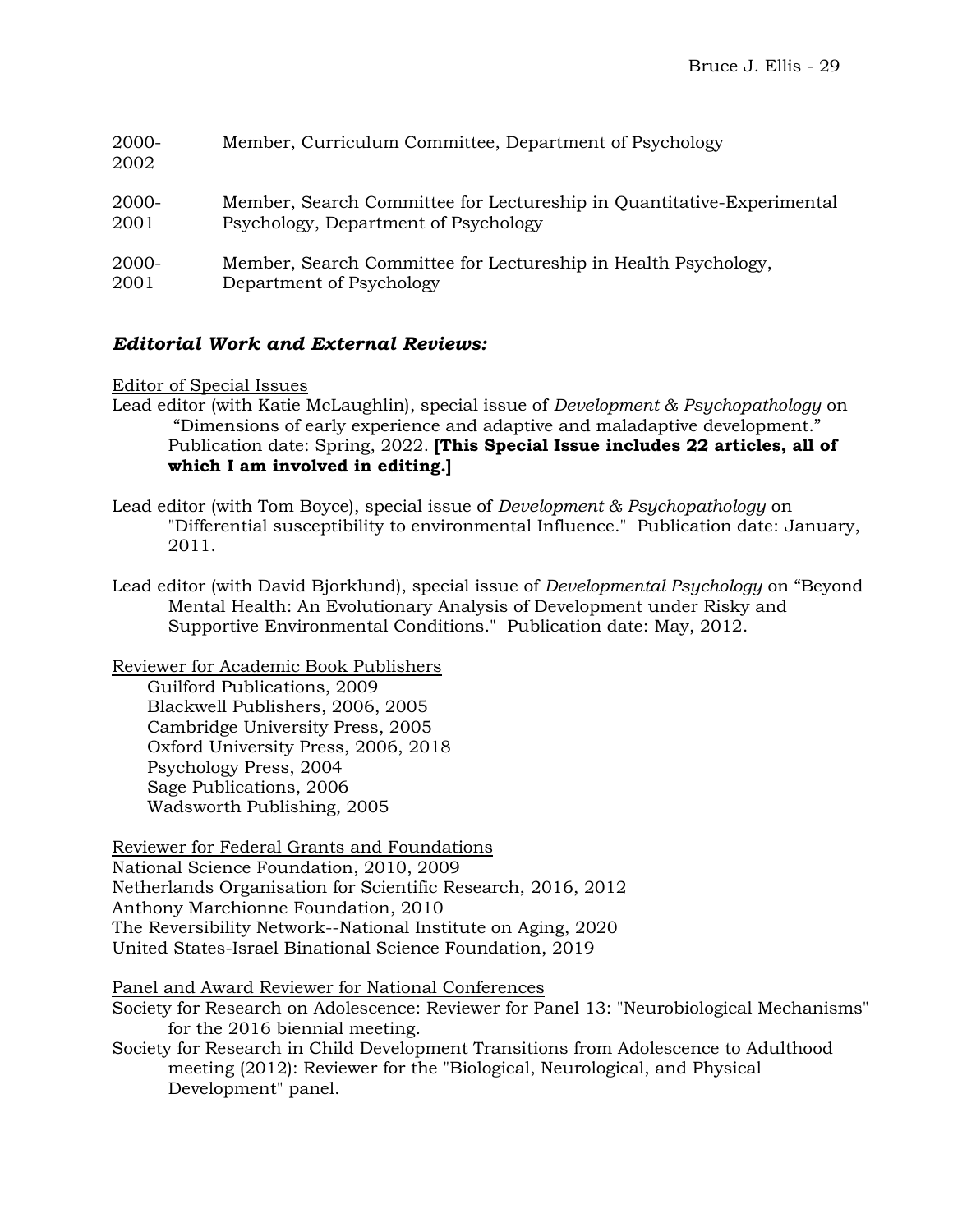- Society for Research on Adolescence: Reviewer for Panel 9: "Biological Processes and Evolutionary Perspectives" for the 2012 biennial meeting.
- Society for Research on Adolescence: Reviewer for Panel 16: "Ethical and Pragmatic Concerns" for the 2008 biennial meeting.
- Society for Research in Child Development: Reviewer for Panel 3: "Childhood: Biological and Cognitive Processes" for the 2007 biennial meeting.
- Human Behavior and Evolution Society: Review committee member for 2010 Early Career Contributions Award.
- Human Behavior and Evolution Society: Poster competition judge for the 2003 annual meeting.

External Reviewer for Promotion-and-Tenure

Human and Community Development, University of California, Davis

Department of Psychology, Indiana University

John Molson School of Business, Concordia University

Johns Hopkins University School of Nursing

Department of Anthropology, University of New Mexico

Department of Psychology, Oklahoma State University

Department of Management, London School of Economics

School of Nursing, UCLA

Department of Anthropology, UCLA

Department of Psychology, University of Kentucky

Department of Psychology and Social Behavior, UC Irvine

Department of Psychology, University of Oregon

Department of Psychology, Texas Christian University

School of Animal and Comparative Biomedical Sciences, University of Arizona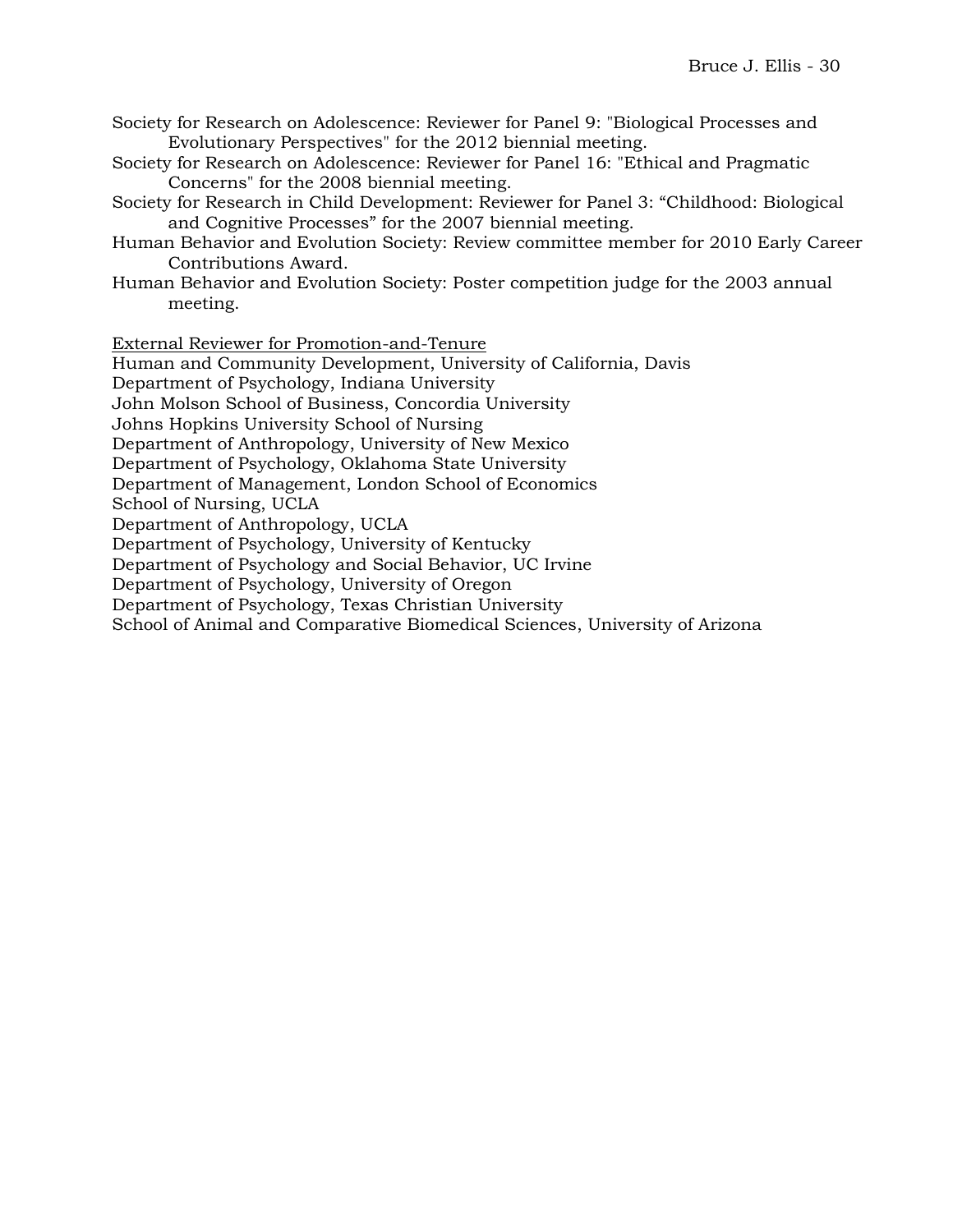Ad Hoc Reviewer for Scholarly Journals *American Journal of Human Biology,* 2009, 2008, 2005 *Appetite*, 2019 *Behavioral and Brain Sciences*, 2008, 2007 *Behavioral Ecology and Sociobiology*, 2017 *Cerebral Cortex*, 2014 *Child Development,* 2022*,* 2008, 2007, 2006, 2002 *Child Development Perspectives*, 2016, 2012 *Cognitive Psychology,* 2015 *Current Anthropology,* 2007 *Current Directions in Psychological Science*, 2013, 2012 *Current Opinion in Behavioral Sciences*, 2018, 2015 *Demography*, 2007 *Developmental Psychobiology*, 2014, 2013 *Development and Psychopathology*, 2021, 2020, 2019, 2018, 2017, 2015, 2014, 2013, 2012, 2010, 2009, 2008, 2007 *Developmental Psychology,* 2021, 2017, 2015, 2014, 2013, 2012, 2011, 2010, 2004, 2003, 2001 *Developmental Review,* 2017, 2008, 2006 *Developmental Science*, 2019 *European Journal of Social Psychology*, 2009, 2008 *Evolution and Human Behavior,* 2020, 2019, 2017*,* 2014, 2011, 2007*-* 2005, 2000, 1997- 1994 *Evolutionary Psychology,* 2014, 2012, 2006, 2003 *Human Nature,* 2012, 2011, 2009, 2008, 2007, 2006, 2005, 2004, 1998 *International Journal of Psychology*, 2019 *Journal of Abnormal Psychology,* 2015 *Journal of Abnormal Child Psychology*, 2008 *Journal of Adolescence,* 2001 *Journal of Adolescent Health*, 2012 *Journal of Developmental Origins of Health and Disease,* 2013 *Journal of Economic Psychology,* 2001 *Journal of Evolutionary Medicine,* 2015, 2014 *Journal of Experimental Child Psychology,* 2007, 2004 *Journal of Family Psychology,* 2009, 2008, 2005 *Journal of Personality,* 1997 *Journal of Personality and Social Psychology,* 2017, 2014, 2012, 2011, 2009, 2008, 2006, 2005, 2004, 2003, 2002 *Journal of Research in Adolescence,* 2015, 2012, 2010, 2006, 2005 *Journal of Research in Personality,* 1992 *Journal of Social and Personal Relationships,* 1995, 1994 *Journal of Sex Research,* 2006, 2004 *Lancet*, 2010 *Parenting: Science and Practice,* 2013, 2007 *Pediatrics,* 2010, 2006 *Personality and Individual Differences*, 2008, 2007 *Personality and Social Psychology Bulletin,* 2004, 2003, 2002, 2000, 1993 *Personality and Social Psychology Review,* 2005, 2004, 2003 *Personal Relationships,* 2004, 2001, 2000, 1999, 1998, 1997 *Perspectives on Psychological Science,* 2019, 2013, 2012, 2011, 2010